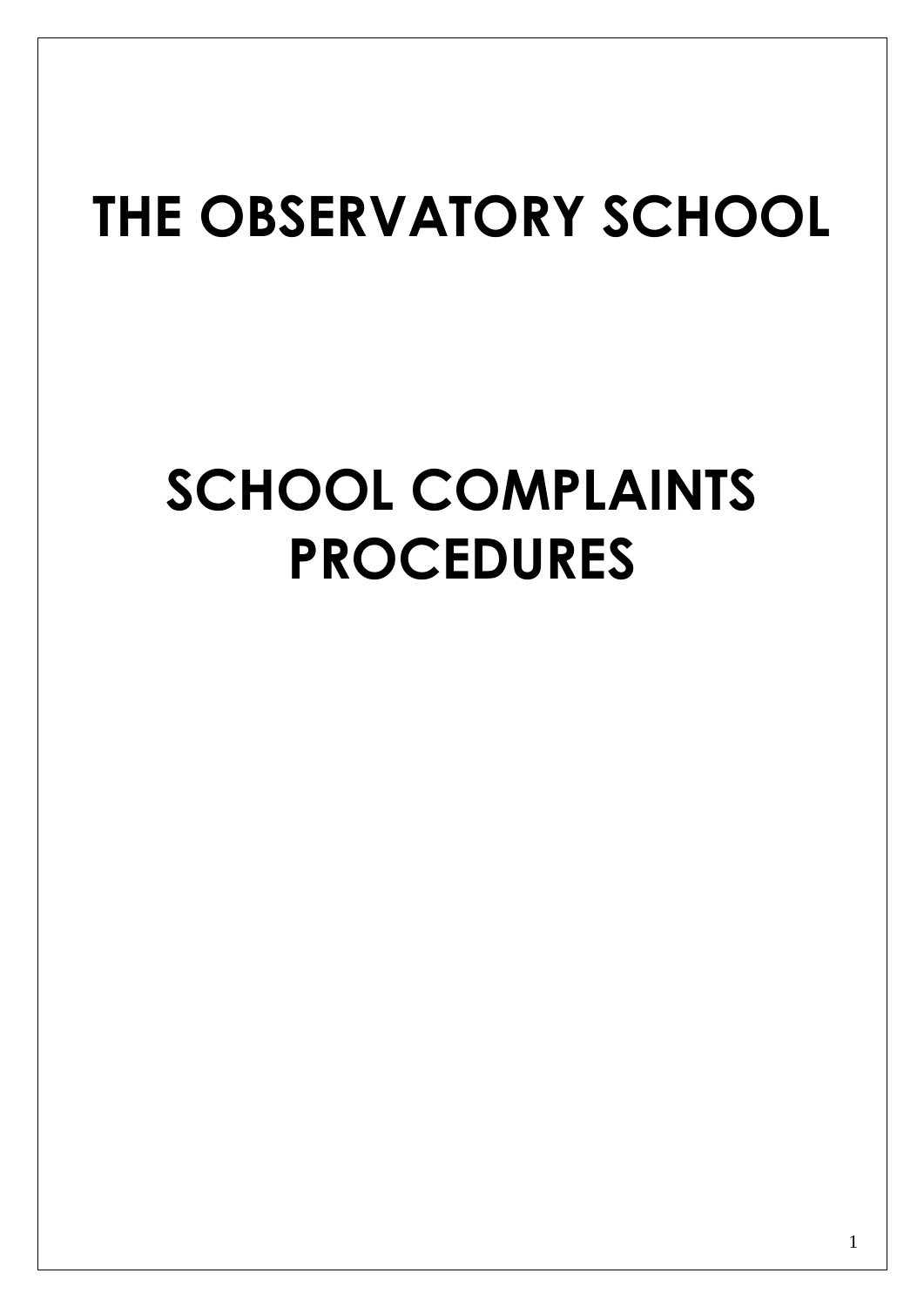#### **SCHOOL COMPLAINTS PROCEDURES -CONTEXT**

The School Standards and Framework Act 1998 requires schools to establish a formal complaints procedure. The procedure must make provision for complaints from different categories of person i.e. governors, parents, guardians, pupils and the general public. This guidance document suggests a four-stage complaints procedure to manage complaints from **parents, guardians and members of the general public**  starting with an informal stage for concerns and ending with an appeal to the governing body. The first stage deals with concerns which have the potential to be managed by the majority of the staff during the course of their duties Complaints dealt with at stage 2 will either be managed by the Headteacher or a senior member of staff. When a formal complaint arises and is not dealt with to the satisfaction of the complainant, it will first be addressed by the Headteacher at stage 3, if they have not been involved at stage 2, then subsequently by the governing body at stage 4.

Section 29 of the Education Act 2002 requires governing bodies of all maintained schools and nursery schools in England to have in place by 1 September 2003 a procedure to deal with complaints. Governors may wish to refer to the DfES document, School Complaints Procedure LEA/0180/2003 when reviewing their current documentation.

In formalising their complaints procedure governing bodies need to be aware that they may need to have a response mechanism to urgent or serious complaints about the Headteacher or a senior staff member, a member or the Chair of the Governing Body and have appropriate provision in place (see stage 4 Guidelines for a committee of governors dealing with complaints).

#### **Complaints not covered by the procedure**

The procedure does not apply to complaints which fall to be dealt with under other statutory provisions. Complaints regarding the curriculum, sex education, admissions, exclusions or SEN, all of which are already subject to separate statutory processes. Staff grievance and capability proceedings along with child protection investigations are also outside the process.

#### **The range of complaints**

Concerns raised are likely to be wide ranging and varied and could include complaints concerning:

- child's lack of progress at school
- disagreements over school policy e.g. homework
- health and safety issues, cleanliness of facilities and state of repair
- inappropriate discipline
- individual teacher's actions or attitudes toward a parent or pupil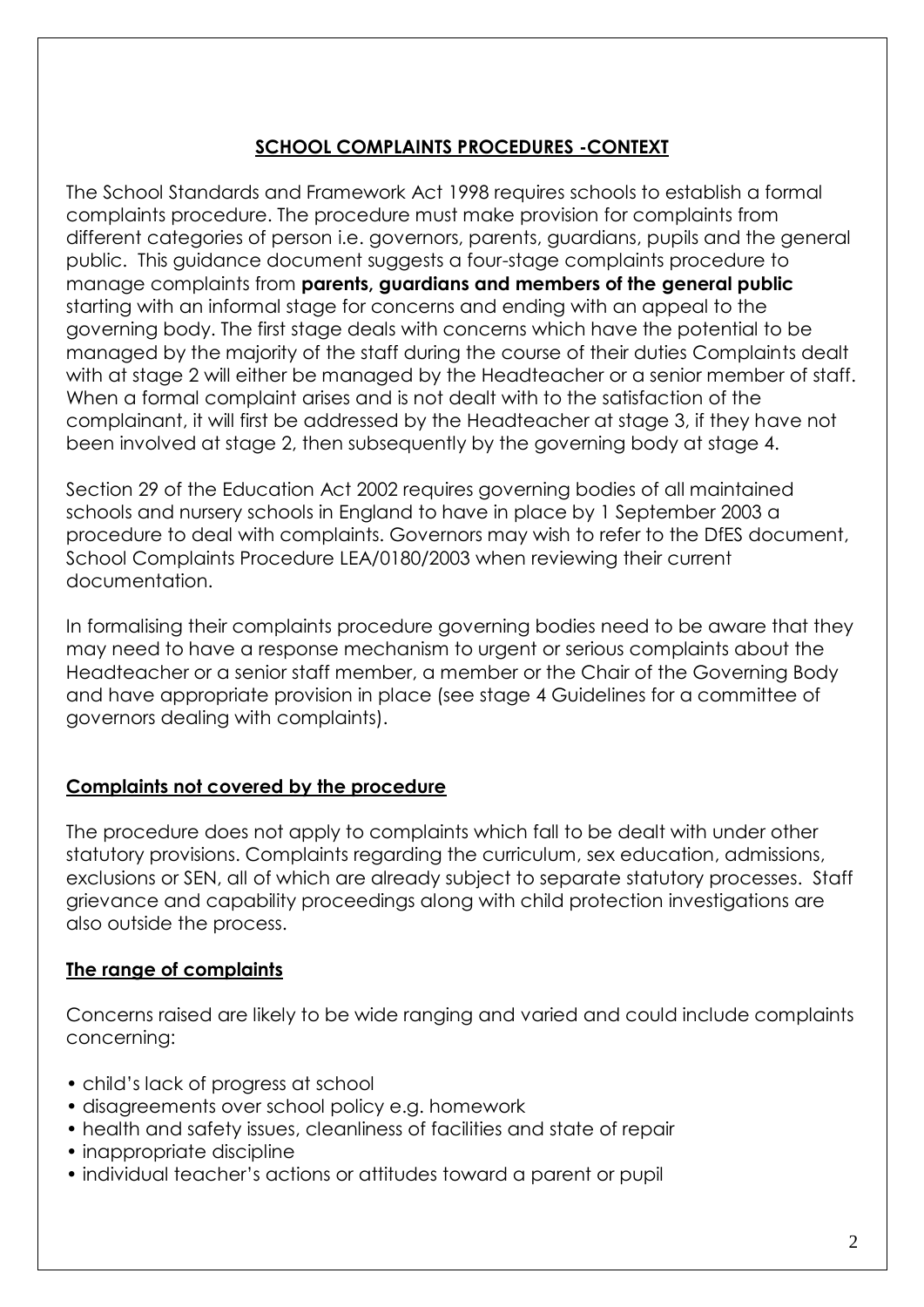- lack of effective action e.g. over bullying
- playground supervision
- racist behaviour
- sexual harassment
- teacher's failure to keep order
- unfair treatment of child

A suggested working definition of a complaint would be

#### **"A clear statement of dissatisfaction of a service provided or requested".**

This would arise if a concern was not dealt with to the satisfaction of the complainant at stage one. It is vital that parents are aware of the procedure for raising concerns and all staff are primed to respond appropriately.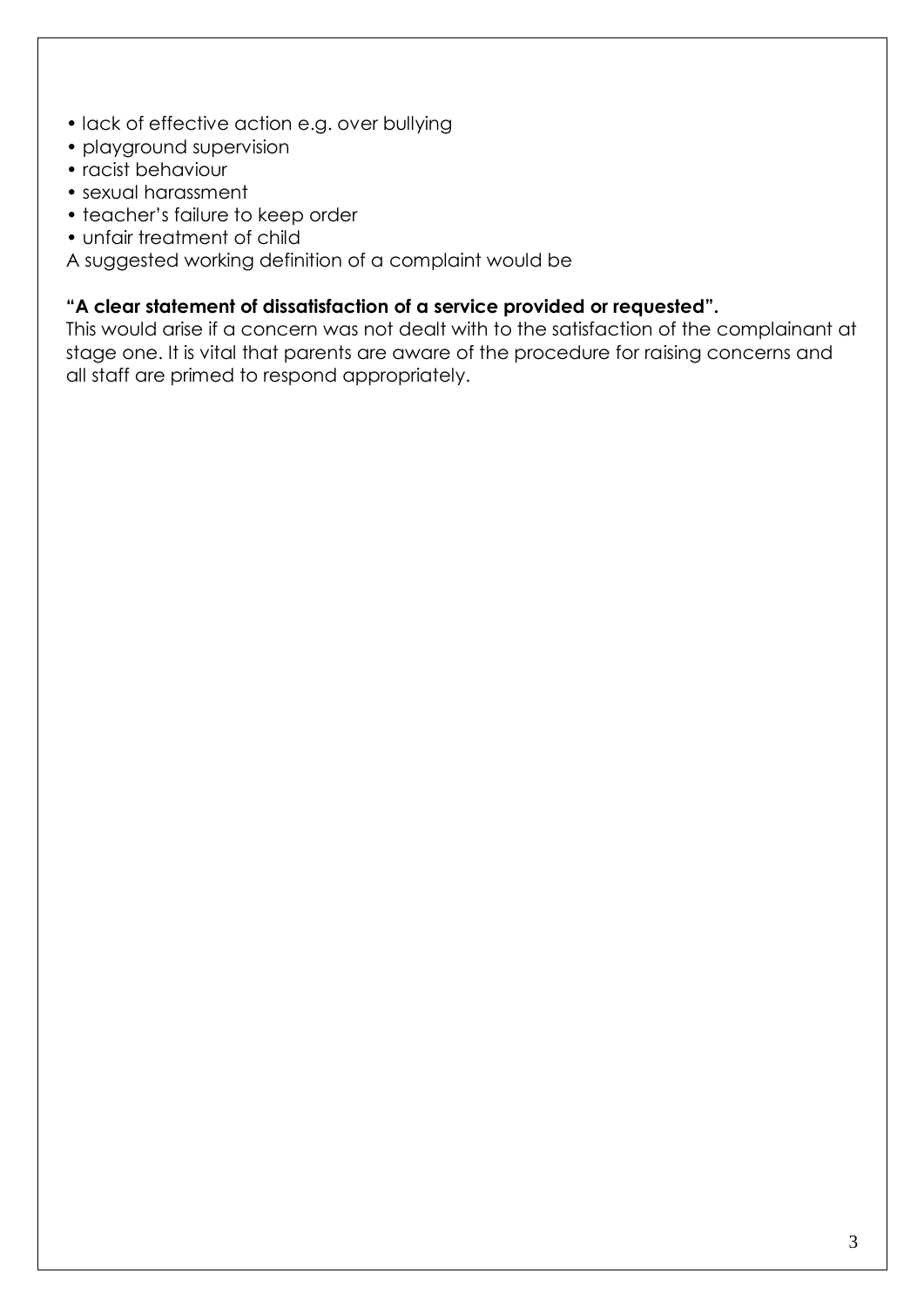#### **GENERAL PRINCIPLES OF THE PROCEDURE**

#### **Publicity (for parents, guardians and members of the public)**

Parents and guardians are made aware of how they can raise a concern or lodge a formal complaint. The school's complaints procedure is easily accessible, easy to understand and well publicised.

A copy of this policy is included in our school prospectus and is available on our school website.

If you require a copy of our policy in a language other than English, Braille or large print please contact the School office to provide this for you.

#### **Timescale**

The procedures will address the complaints as speedily as possible and be consistent with fairness to all concerned. At the first stage many concerns will be dealt with and resolved immediately. Where a concern cannot be dealt with immediately, the staff member dealing with the issue will note a response date for the complainant and will record it to ensure a reply is communicated. The response date sets a time limit to respond appropriately. If a decision cannot be communicated within the deadline, a letter will be written to the complainant indicating a date by which a decision will be made.

#### **Support for Complainant**

It is important for any complainant to know where they can go for information, advice and advocacy. Support will be offered from individuals and organisations who are clearly separate from those complained against, such as Parents' Advice Centres, Citizens Advice Bureaux, Community Relations Councils, refugee support organisations etc. or if appropriate LEA education officers such as from Education Social Welfare Service, Principal Officer Customer Care. 3 Parents or others raising concerns or complaints will be made aware that if they consider it appropriate they are welcome to be accompanied by a friend, a relative or a representative at any stage of the procedure.

#### **Support for a person complained against**

Staff who may be questioned as part of a complaints procedure investigation should feel they are being treated in a fair way and that they too will have an opportunity to present their case. They will be informed about the procedure and of progress. A crucial balance will be maintained between supporting the individual so that his/her rights and reputation are protected, and investigating a complaint thoroughly and impartially.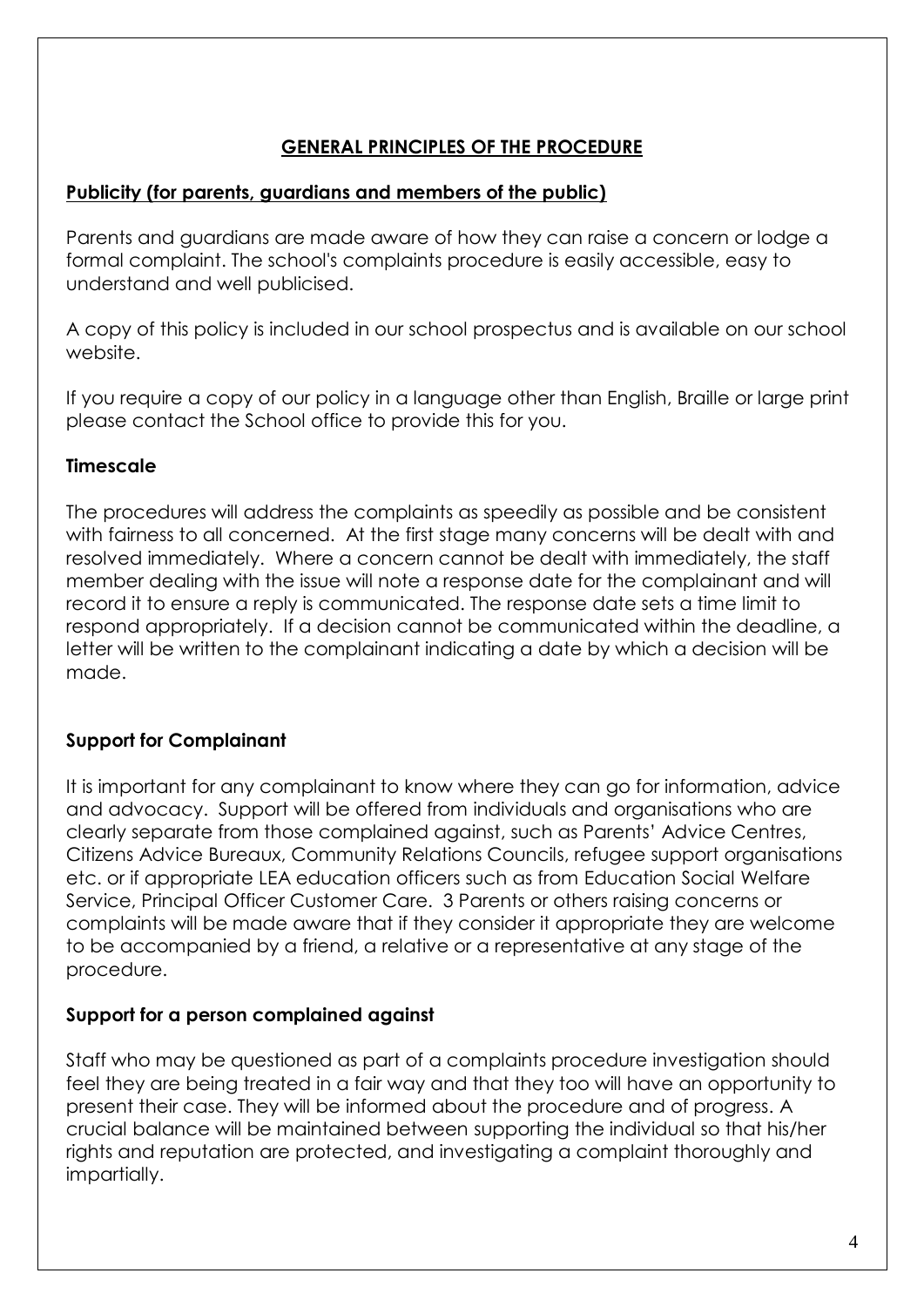The complaints procedure is distinct from formal disciplinary proceedings for staff. There may be occasions where a complaint launches a disciplinary procedure which puts the complaints procedure on hold. If so, the complainant will be informed of this and any non-disciplinary aspects of the complaint will be dealt with by the usual complaints procedures; the complainant will be "up-dated" on likely further delays to a response. It may be clear after the disciplinary procedures have been completed that particular responses to the complainant are required.

#### **Confidentiality**

Conversations and correspondence will be treated with the utmost discretion. It is vitally important that complainants feel confident that their complaint will not penalise their child. However, from the outset all parties to a complaint will need to be aware that some information may have to be shared with others involved in the operation of the complaints procedure. Headteachers and members of the senior management team may feel it appropriate to be accompanied by another member of staff when dealing with some complaints. Complainants will be made aware that a written record will be maintained of all meetings as part of the procedure.

#### **Anonymous Complaints**

It is usually proper to disregard anonymous complaints unless somebody is prepared to substantiate them, but the danger in this is that they may relate to something quite serious. If the unforeseen eventuality occurs, to the detriment of the school, the complainant may subsequently make themselves known and say that s/he alerted the school even though the complaint was unsigned. It will be at the Headteacher or Governing Body's discretion to decide whether the gravity of an anonymous complaint warrants an investigation.

#### **Redress**

If the outcome of the complaint procedure shows the school is at fault, redress in the form of an acknowledgement that the complaint is valid will be provided. Alternatively, it may be appropriate to offer one or more of: an apology, an explanation, a promise that the event complained of will not recur, an undertaking to review school policies or practices in the light of the complaint, or, in appropriate circumstances, financial compensation. Fear of litigation will not prevent our school from admitting when mistakes have been made, but advice will be sought from the Authority's Risk and Insurance Section if financial compensation is being sought or if litigation is a possibility.

#### **Staff Awareness and Training**

School staff, including non-teaching staff, will be familiar with the procedures so that they can advise complainants about the process. There may be a great many staff involved in handling complaints. Clear information about the procedures, reassurances that senior staff are committed to the procedures and some basic training in the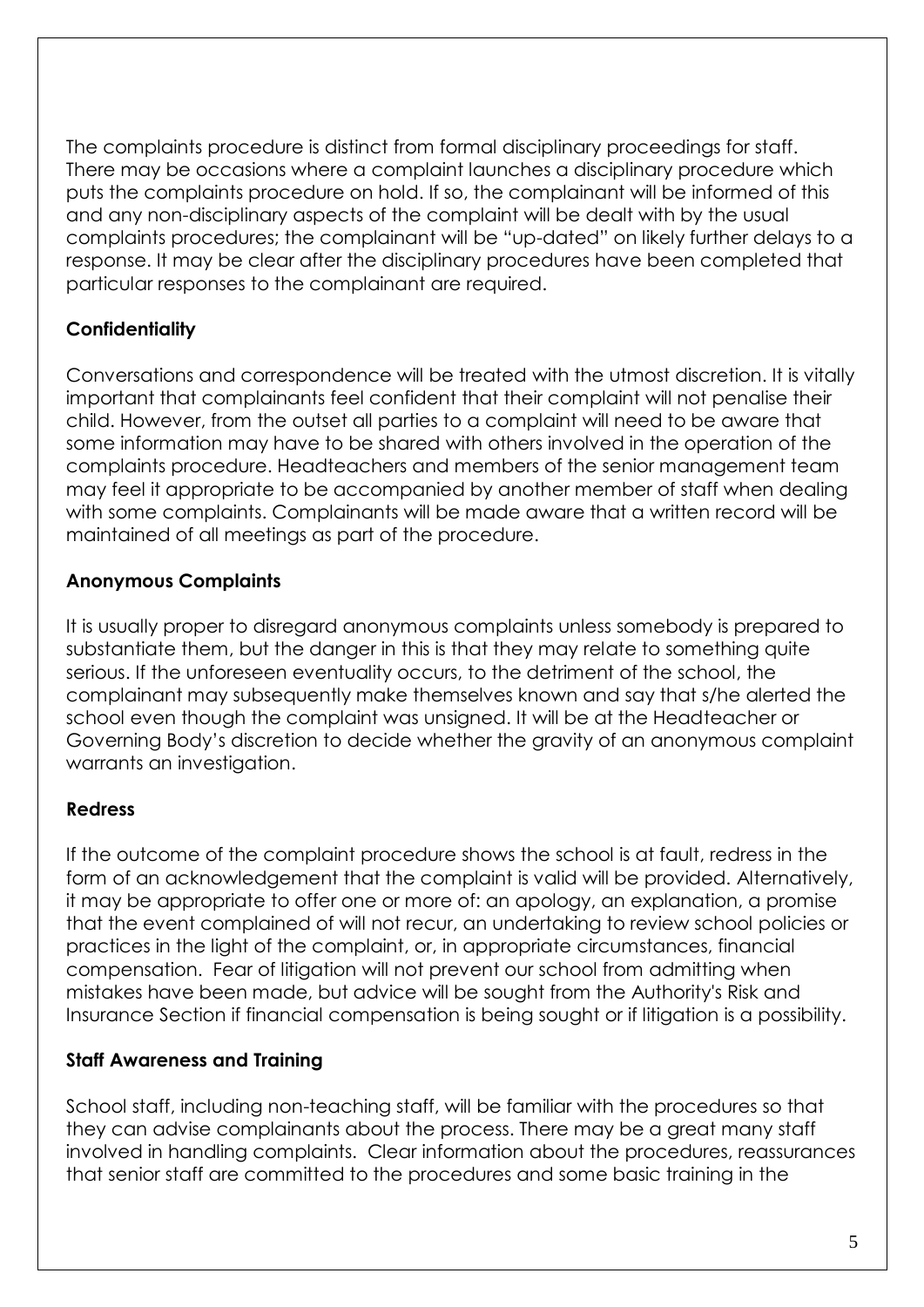practical interpersonal skills needed in dealing with people who are upset or angry will be provided through access to this policy and the appropriate training.

**Should the complainant act aggressively or in an unreasonable manner the complaints procedure will be delayed. All staff are issued with the advice contained in the LEA policy and guidance document H003/94 'Violence at work' This information is within the Health & Safety Policy.**

#### **Record Keeping**

As complaints may contribute to raising the quality of education, they need to be recorded and monitored termly by senior staff and reported to the governors where appropriate. Recording will begin at the point when a concern has become a complaint that can not be resolved on the spot but needs investigation and/or consultation with others in the school and will require a later report back (either orally, or in writing) to the complainant. The Headteacher requires that all complaints notified to them.

Recording at the earliest stage needs only be a very basic record of the complaint, giving the date, name of complainant and general nature of the complaint. A pro forma for comments and complaints is used.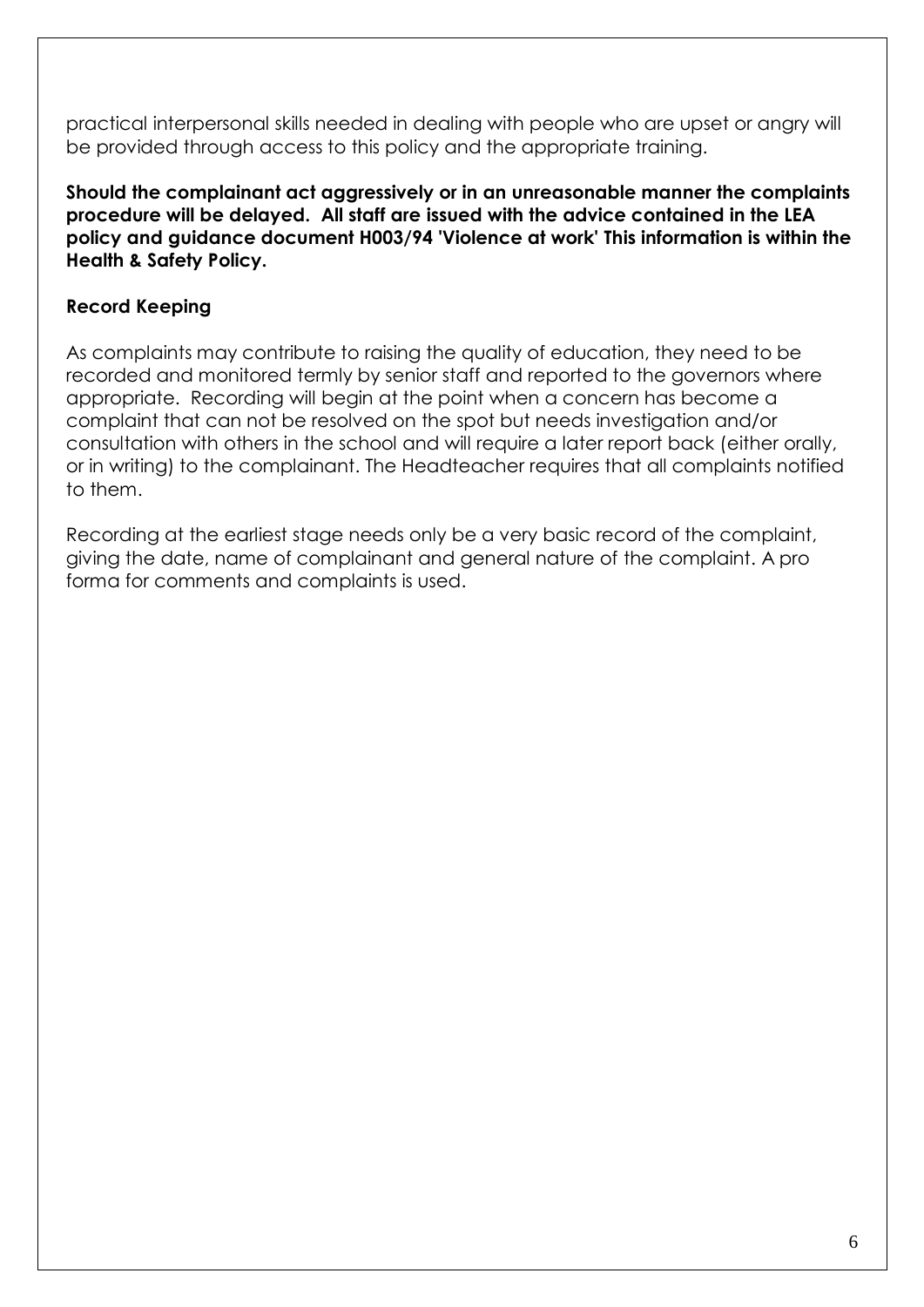#### **THE COMPLAINTS PROCEDURE**

#### **STAGE 1 - CONTEXT**

- 1.1 The vast majority of concerns and complaints SHOULD be resolved informally. There are many occasions where concerns are resolved straight away through the class teacher or office staff or Headteacher, depending on whom the complainant first approached.
- 1.2 Complainants should feel able to raise concerns with members of staff without any formality, either in person, by telephone or in writing.

1.3 At first it may be unclear whether a complainant is asking a question or expressing an opinion rather than making a complaint. A complainant may want a preliminary discussion about an issue to help decide whether he or she wishes to take the issue further.

#### **Procedure at Stage 1**

- 1.4 Complainants will be offered an opportunity to discuss their concern with the appropriate member of staff designated to deal with the situation who will clarify with the complainant the nature of the concern, and reassure them that the school wants to hear about it. The member of staff may be able to explain to the complainant how the situation happened. At this point what sort of outcome the complainant is looking for will be indentified.
- 1.5 If the member of staff first contacted cannot immediately deal with the matter, s/he will make a clear note of the date, name, contact address or phone number and a brief note on the nature of the complaint.
- 1.6 All members of staff will know how to refer on a concern, if necessary, to the person with responsibility for the particular issue raised by the complainant. S/he will check later to make sure that the referral has been successful.
- 1.7 The Headteacher may decide to deal with a concern directly at this stage.
- 1.8 If the concern relates to the Headteacher, the complainant will be advised to contact the Chair of the Governing Body, giving them details of how to do so.
- 1.9 The staff member dealing with the concern will make sure that the complainant is clear what action (if any) or monitoring of the situation has been agreed, putting this in writing only if this seems the best way of making things clear. A note will be made of the action and retained.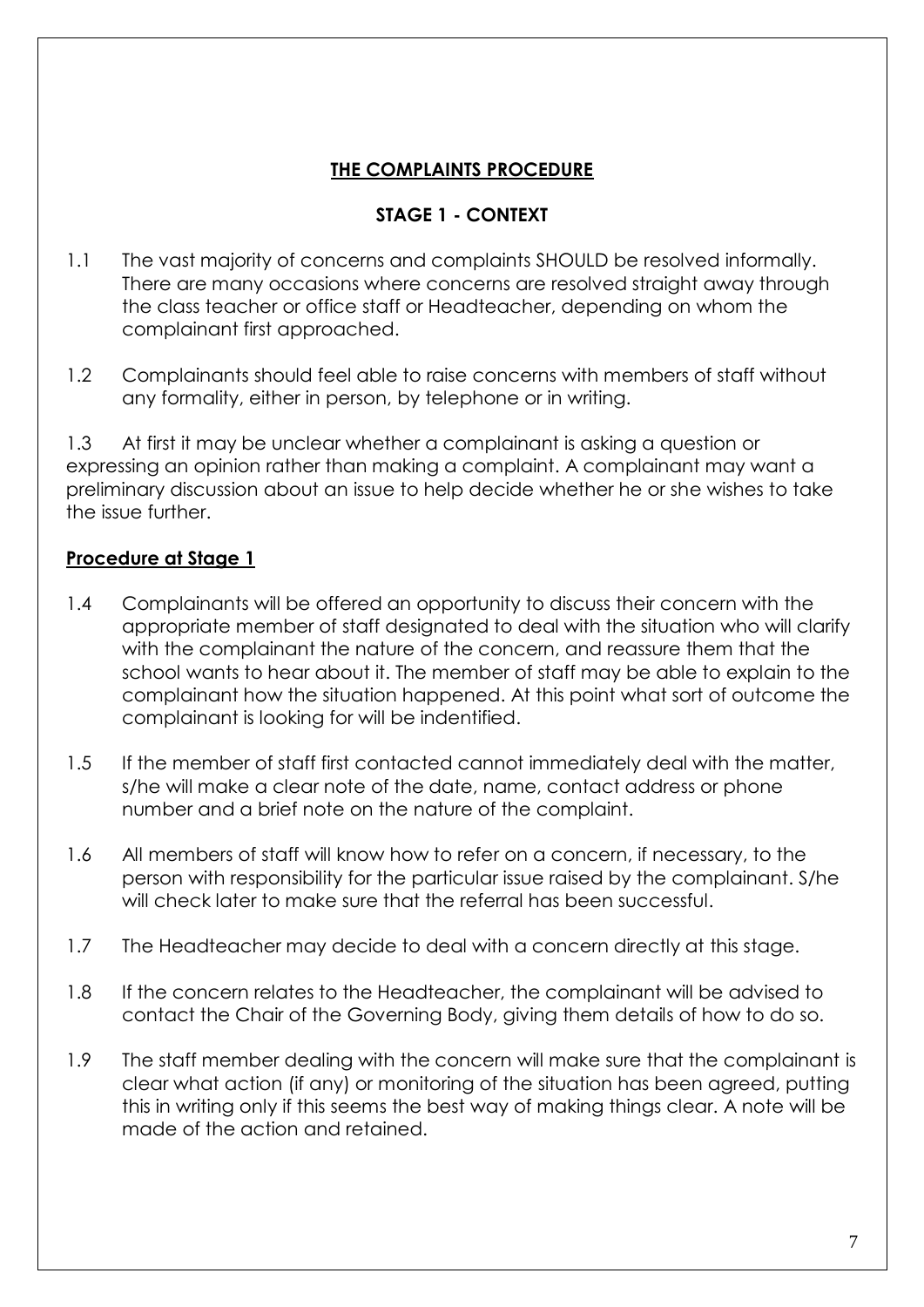1.10 Where no satisfactory solution has been found within a maximum of 15 school days, complainants will be asked if they wish their concern to be considered further. If they do then they will be given clear information, both orally and in writing, about how to proceed and about any independent advice available to them.

#### **STAGE 2 - CONTEXT**

- 2.1 At stage 2 it has become clear that the concern is a definite complaint. In some cases the Headteacher or senior member of staff will already have been involved in looking at the matter; in others it is his/her first involvement. In either case, it is helpful for the Headteacher (or the person delegated to investigate) to use guidelines to ensure consistency among cases, and to make sure that nothing happens at this stage which could make it difficult for later stages to proceed smoothly.
- 2.2 The Headteacher has the responsibility for the day-to-day management of the school, they also have responsibility for the implementation of the complaints procedure, including the decisions about their own involvement at various stages. One of the reasons for having various "stages" in a complaints procedure is to reassure complainants that their grievance may be heard by more than one person.

#### **Procedure at Stage 2**

- 2.3 The Headteacher (or designate) acknowledges the complaint in writing, within a maximum of 3 school days of receiving the complaint, confirming the exact nature of the complaint. The acknowledgement will give a brief explanation of the school's complaint procedure and a target date for providing a response to the complaint. This will be within 15 school days, if this proves impossible, a letter will be sent explaining the reason for the delay and giving a revised target date for a response if possible.
- 2.4 The Headteacher (or designate) will provide an opportunity for the complainant to meet him/her to supplement any information provided previously. It will be made clear to the complainant that if s/he wishes, s/he may be accompanied to any meeting by a friend, relative, representative, or advocate who can speak on his or her behalf; and that interpreting facilities are available if needed.
- 2.5 If necessary, the Headteacher (or designate) will interview witnesses and take signed statements from witnesses and those involved. If the complaint concerns a pupil, the pupil identified will be interviewed. The pupil will preferably be interviewed with another member of staff present and in the case of a serious complaint with their parents present.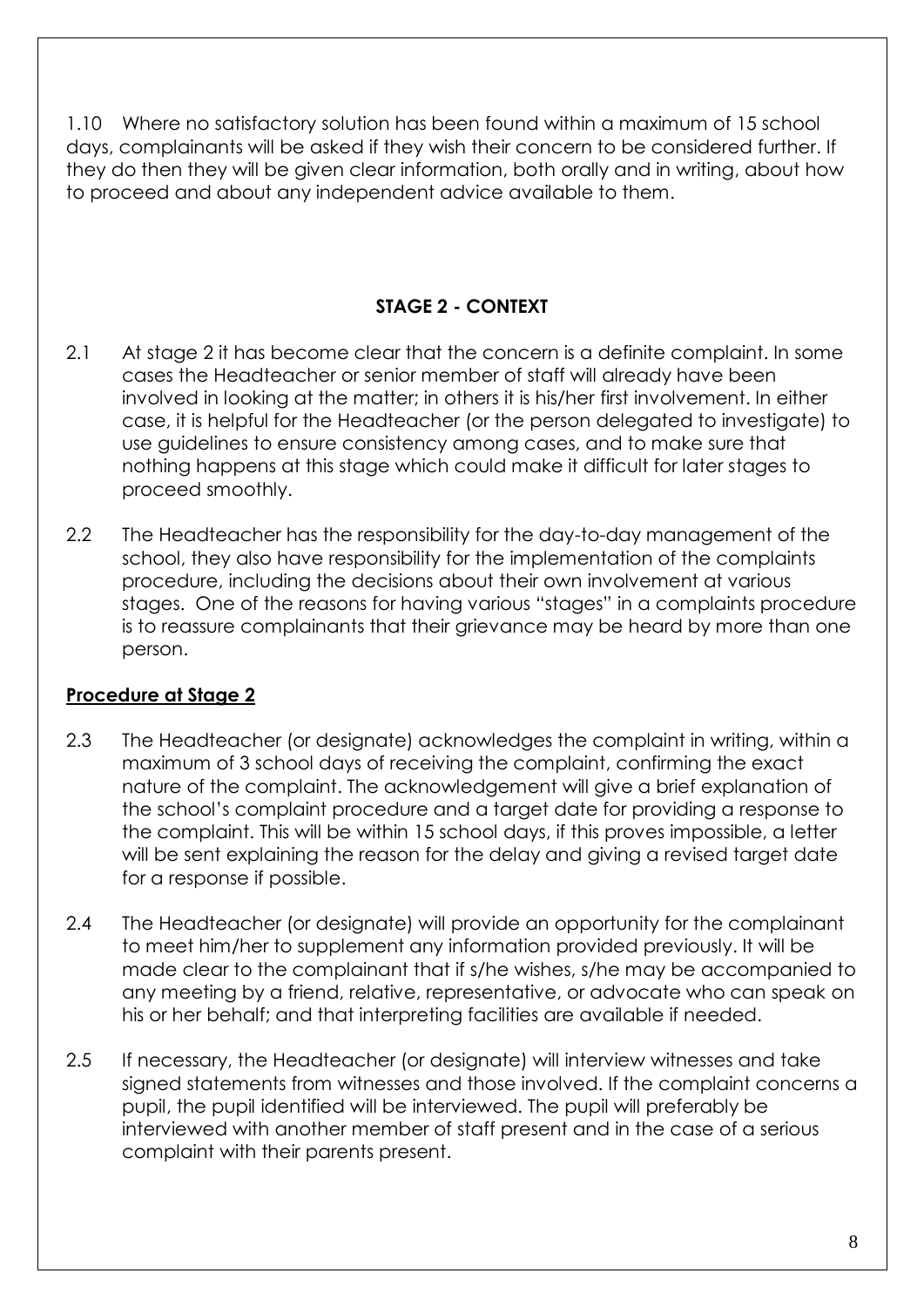- 2.6 The Headteacher (or designate) will keep a written record of interviews, telephone conversations, and other documentation.
- 2.7 Once all the relevant facts have been established, the Headteacher (or designate) will then produce a written response to the complainant, or meet the complainant to discuss/resolve the matter directly.
- 2.8 A written response will include a full explanation of the decision and the reasons for it. Where appropriate, this will include what action the school will take to resolve the complaint. The complainant will be advised that if s/he wishes to take the complaint further s/he will notify the Chair of the Governing Body within a maximum of 10 school days of receiving the outcome letter.
- 2.9 If a complaint is against the action of the Headteacher, the Chair of the Governing Body will carry out all the Stage 2 procedures.

#### **STAGE 3 - CONTEXT**

This stage in the procedure follows Stage 2 where the earlier stage has been investigated by a senior member of staff other than the Headteacher.

If the complainant is not content with the decision reached by the designate in response to their complaint they can then refer the matter to the Headteacher. An agreed period of time for this to take place is within a maximum of 15 school days.

The Headteacher will endeavour to resolve any complaint referred to them at this stage and will arrange a meeting with the complainant as soon as practical. The meeting will offer an opportunity to reassess all the issues, discuss any further findings from the Headteacher's investigation, clarify the action to be taken by the school and ally the complainants worries in order to seek reconciliation.

In some circumstances it will be appropriate to invite the LA to act as conciliator.

Should the complainant still be dissatisfied they will be directed to put their complaint in writing to the Chair of Governors.

#### **STAGE 4 - CONTEXT**

- 3.1 Upon receipt of a written complaint appropriate to this stage of the procedure or where a complainant appeals against the decision of the Headteacher (Stage 2 of the procedure) within an agreed period, within a maximum of 15 school days of receipt of the decision letter, the Headteacher WILL notify the Chair of Governors so that a review can be instituted.
- 3.2 The Clerk to the Governing Body will write to the complainant to acknowledge the Chair of Governors has received a written request for a review. The letter will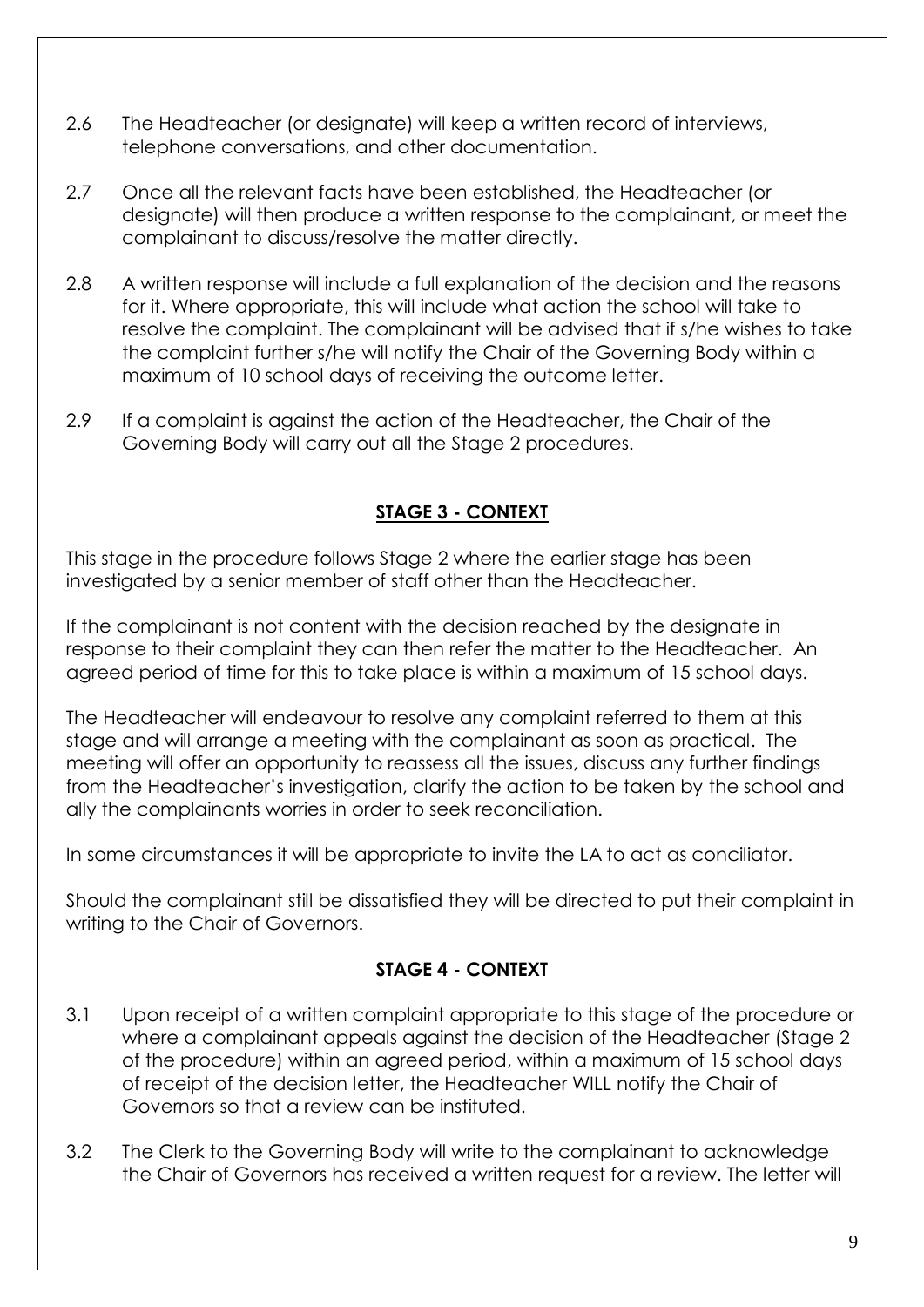explain that the complainant has the right to submit any further documents relevant to the complaint. These will be made available immediately so that they can be circulated to all committee members.

- 3.3 The committee of the Governing Body will set a timetable for the investigation and will communicate the timetable to the complainant.
- 3.4 The Clerk to the Governors will arrange to convene the Complaints Committee elected from members of the Governing Body.
- 3.5 The Complaints Committee members are governors who will have had no prior involvement with the complaint. If s/he has not previously been involved, the Chair of the Governing Body will chair the committee; otherwise the Vice-Chair will do so. I**t is not appropriate for the Headteacher to have a place on this committee**.
- 3.6 The Chair/Vice Chair will ensure that the complaint is heard by the committee within a maximum of 20 school days of receiving the letter. All relevant correspondence regarding the complaint will be made available to the committee members at least 5 school days before the hearing.
- 3.7 The Chair/Vice-Chair will write and inform the complainant, Headteacher, any relevant witnesses, and members of the committee at least 5 school days in advance, of the date, time and place of the meeting. The notification to the complainant will inform him/her of the right to be accompanied to the meeting by a friend/advocate/interpreter. The letter will also explain how the meeting will be conducted and the complainant's right to submit further written evidence to the committee.
- 3.8 The Chair/Vice-Chair of the Governing Body will invite the Headteacher to attend the committee meeting and prepare a written report for the committee in response to the complaint. The Headteacher will also invite members of staff directly involved in matters raised by the complainant to respond in writing or in person to the complaint. Any relevant documents including the Headteacher's report will be received by all concerned – including the complainant – at least 5 school days prior to the meeting.
- 3.9 The involvement of staff other than the Headteacher is subject to the discretion of the Chair of the committee.
- 3.10 It is the responsibility of the Chair of the committee to ensure that the meeting is properly minuted.
- 3.11 The aim of the meeting is to resolve the complaint and achieve a reconciliation between the school and the complainant. It may only be possible to establish facts and make recommendations which will satisfy the complainant that his or her complaint has been taken seriously.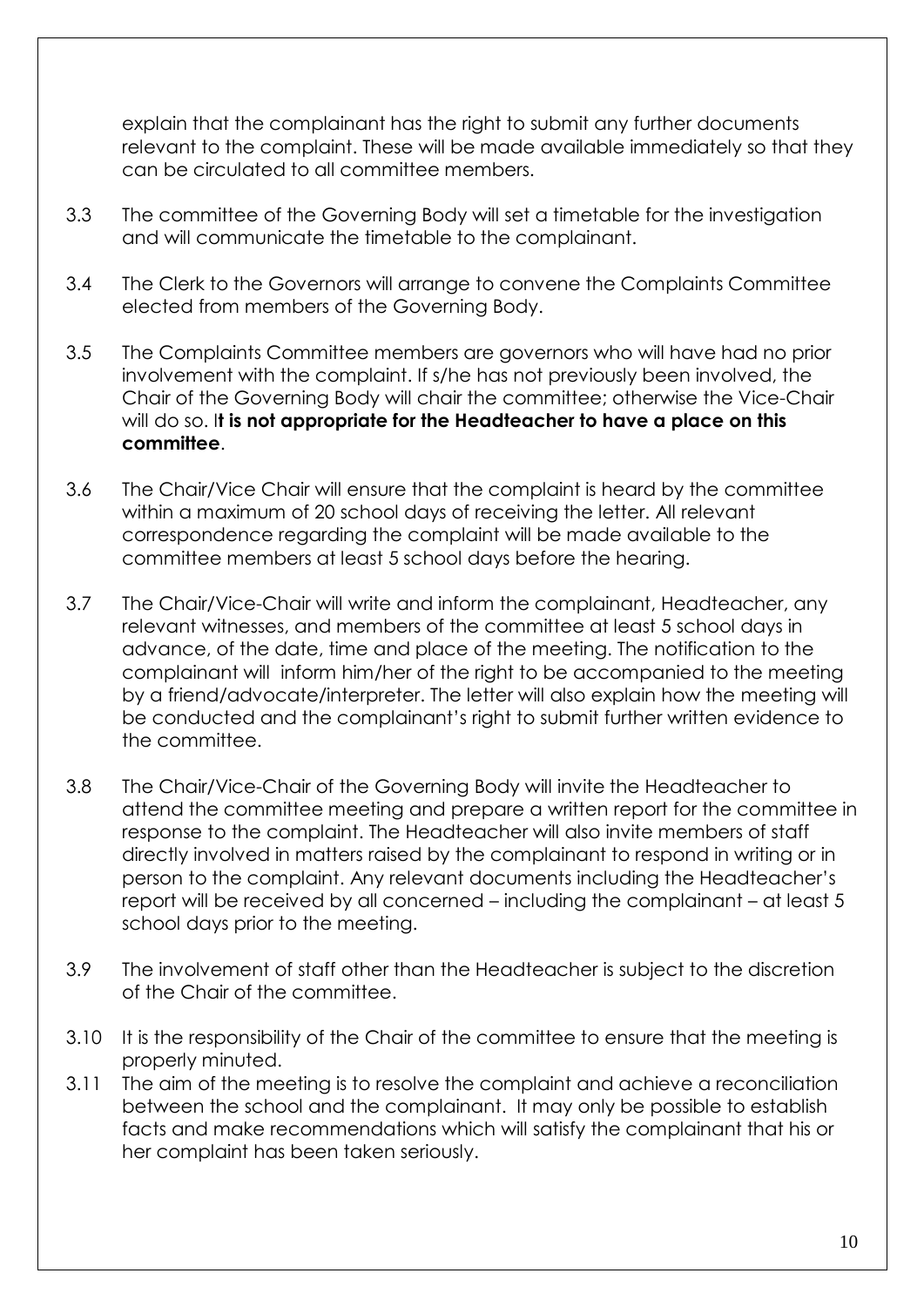- 3.12 The committee will remember that many complainants are unused to dealing with groups of people in formal situations and may feel inhibited when speaking to the committee. The Chair of the committee should therefore ensure that the proceedings are as informal as possible.
- 3.13 If either party intends to introduce previously undisclosed evidence or witnesses, it is in the interests of natural justice to adjourn the meeting so that the other side has time to consider and respond to the new evidence.
- 3.14 The meeting will allow for

- the complainant to explain their complaint and the Headteacher to explain the school's response

- the Headteacher to question the complainant about the complaint and the complainant to question the Headteacher and/or other members of staff (if invited to be present by the Chair of the committee) about the school's response

- committee members to have an opportunity to question both the complainant and the Headteacher

-any party to have the right to call witnesses (subject to the approval of the Chair) and all parties having the right to question all the witnesses

- final statements by both the complainant and the Headteacher.

- 3.15 The Chair of the committee will explain to the complainant and the Headteacher that the committee will consider its decision, and a written decision will be sent to both parties within a maximum of 15 school days. The complainant, Headteacher, other members of staff and witnesses will then leave.
- 3.16 The committee will then consider the complaint and all the evidence presented and
	- reach a unanimous, or at least a majority, decision on the complaint and
	- decide upon the appropriate action to be taken to resolve the complaint and
	- where appropriate, suggest recommended changes to the school's systems or procedures to ensure that problems of a similar nature do not happen again.
- 3.17 A written statement outlining the decision of the committee will be sent to the complainant and the Headteacher within 5 school days.
- 3.18 The chair will ensure that parents are aware that they can complain to the Ombudsman (in rare circumstances but particularly in relation to admissions) or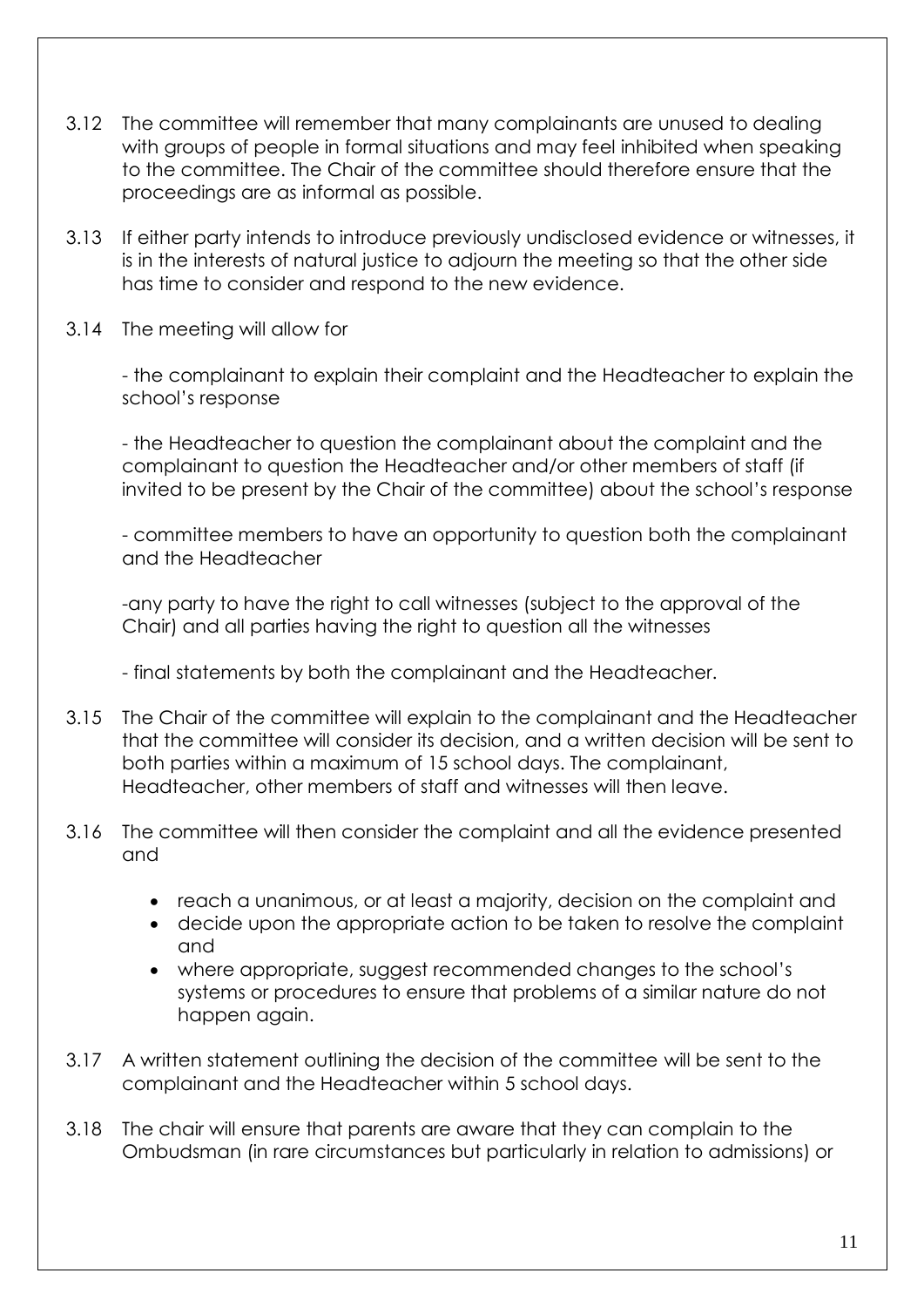the Secretary of State for Education and Employment if they are unhappy with the outcome of the review.

3.19 The school will ensure that a copy of all correspondence and notes are kept on file in the school's records.

#### **Complaints concerning the teacher/s with responsibility for investigating Complaints**

Where a complaint concerns in whole or part the conduct of the teacher responsible for investigating complaints, the teacher will, on receipt of the formal complaint, immediately refer the matter to the Headteacher.

The Headteacher will either designate another member of staff to act as the teacher with responsibility for investigating the complaint, or s/he may her/himself may deal with the complaint.

#### **Complaints concerning the Headteacher, a Governor or the Governing Body**

In these cases the Chair of the Governing Body will investigate the complaint.

The complainant can appeal against the decision of the Chair within a maximum of 15 school days of receipt of the decision letter. The Governing Body can either delegate the appeal to the complaints committee, or may, where they think it appropriate, appoint 3 other governors to form a complaints panel to investigate and make a recommendation by majority decision to the Governing Body.

#### **Complaints concerning the Chair of Governors**

A senior member of staff or Headteacher, upon receiving a formal complaint against the Chair, must notify the clerk, who must then table the complaint at an extraordinary meeting of the Governing Body. The Chair will withdraw from any discussion. The Governing Body may either decide to refer the matter to the LA or refer the complaint to the Complaints Committee of the governing body.

#### **Withdrawal of Complaints**

Formal complaints may be withdrawn at any stage by notice in writing.

#### **Complaints by members of the Governing Body and pupils**

Governing Bodies shall establish such procedures, as they feel appropriate for dealing with complaints from members of the Governing Body and pupils. A complaint by a governor may be discussed at a full meeting of the Governing Body. A Governing Body can delegate the responsibility of managing complaints by pupils to the professionals. Pupils need to know clearly how they can register their complaint and they need assurance that it will be dealt with expediently.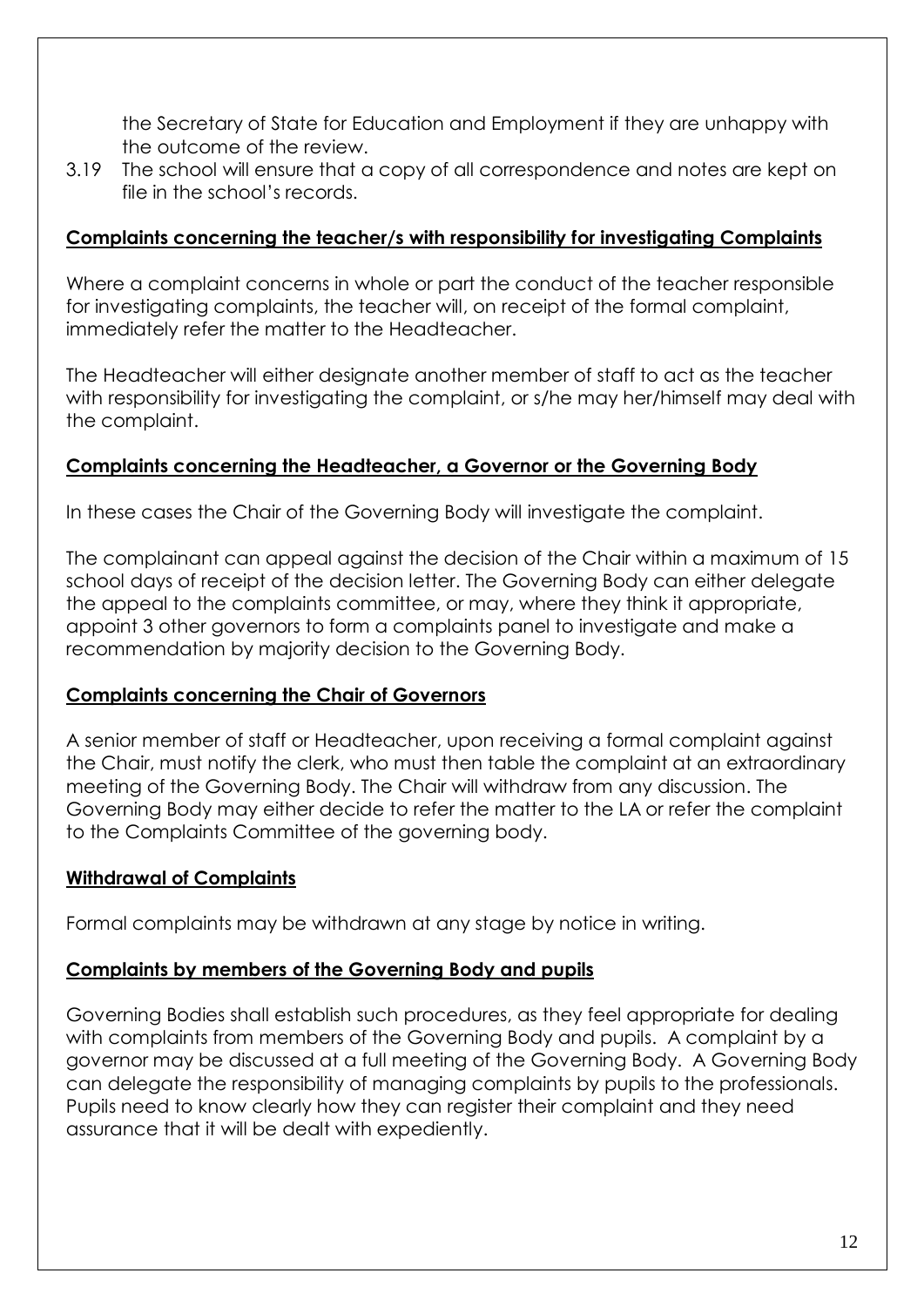#### **Complaints Procedure**

Is publicised in the school prospectus, available on the website and made widely known to parents at induction meetings of new pupils etc. Our complaints procedure follows LA guidelines.

#### **Complaints Register**

A register of all formal complaints made under the complaints procedure will be maintained. The register includes the following:

- name and address of the complainant
- a brief description of the complaint
- a record of the time taken to resolve the matter
- the outcome of the complaint.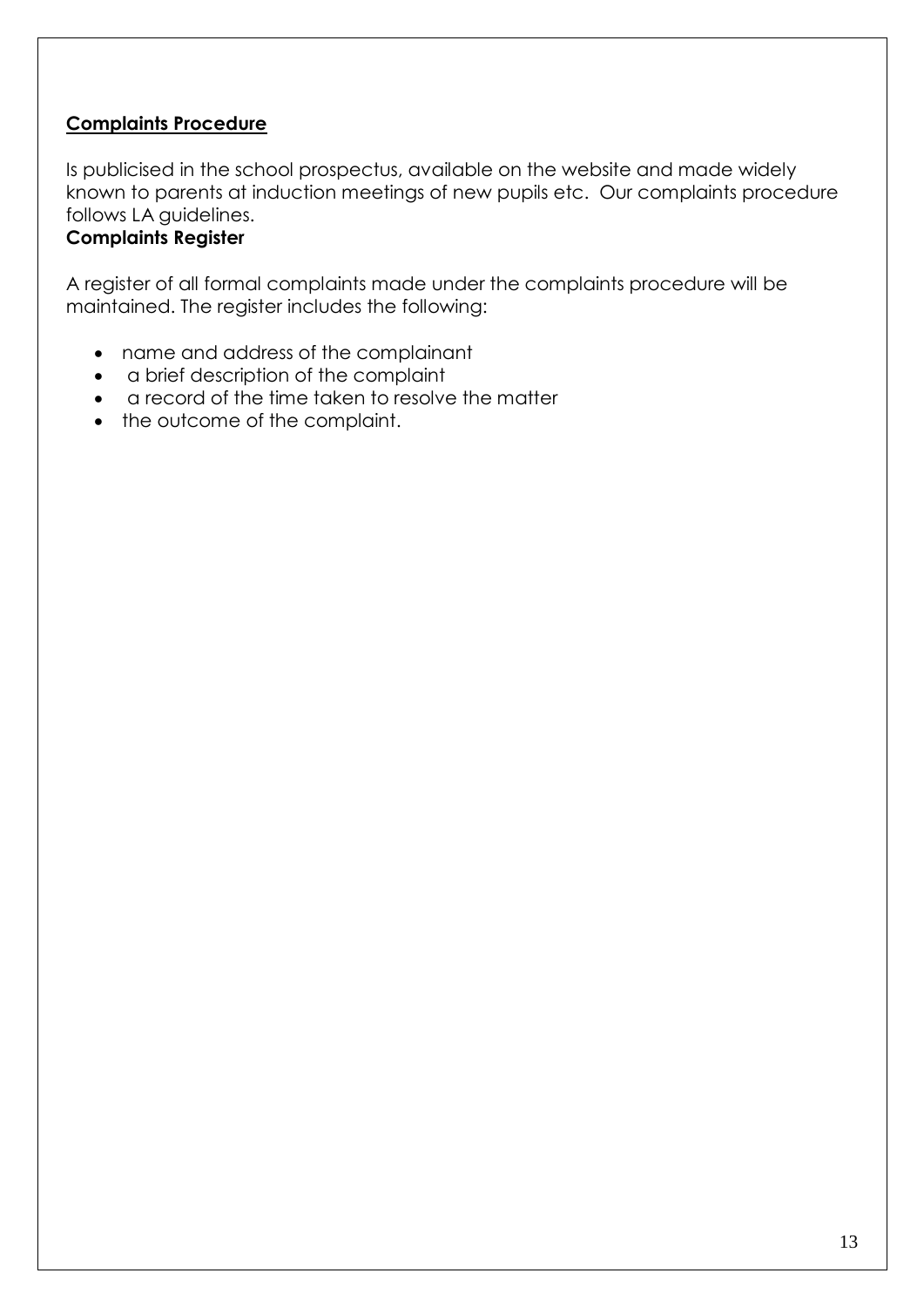

# **The Observatory School Complaints Proforma**

| Date complaint referred to Headteacher                     |        |
|------------------------------------------------------------|--------|
| Complainant acknowledged orally/by<br>letter, date:        |        |
| School's complaint procedure forwarded:                    | YES/NO |
| Target date for response:                                  |        |
| General nature of complaint:                               |        |
|                                                            |        |
|                                                            |        |
| Date of meeting with complainant:                          |        |
| Others present:                                            |        |
|                                                            |        |
|                                                            |        |
|                                                            |        |
| Statements attached:                                       | YES/NO |
| Witnesses interviewed:                                     |        |
|                                                            |        |
|                                                            |        |
|                                                            |        |
| Pupils interviewed in presence of:                         |        |
|                                                            |        |
| Date:                                                      |        |
| Records of correspondence/telephone<br>alls etc. attached: | YES/NO |
| Meeting date with complainant or date<br>letter sent:      |        |
| Written response attached:                                 | YES/NO |
| Complaint referred to governing body,                      |        |
| date:                                                      |        |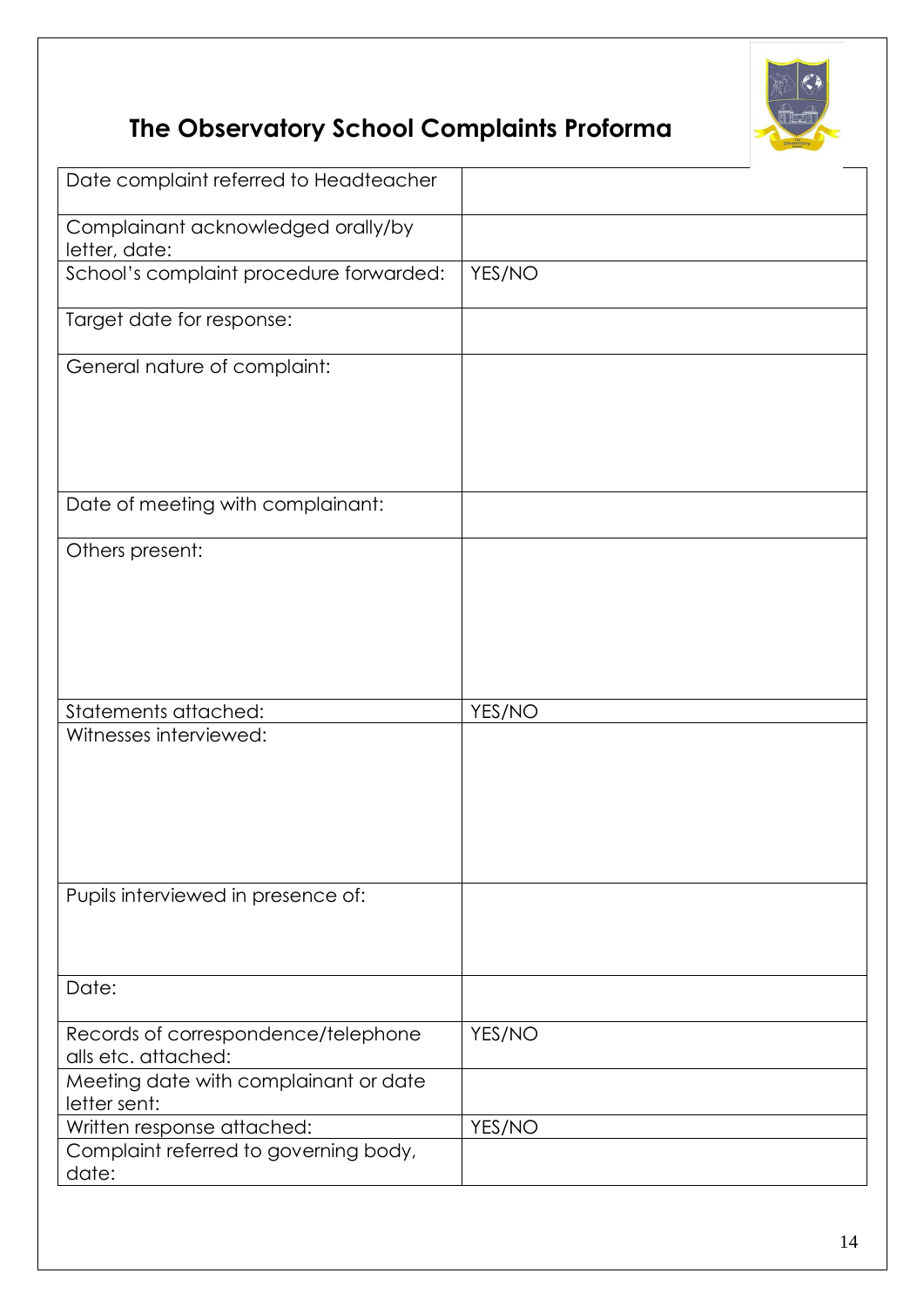#### **COMPLAINTS COMMITTEE**

#### **Role**

The committee has the power to make decisions on behalf of the governing body and may

- uphold the complaint
- uphold it in part, or
- dismiss it

Where the issue under consideration does not fall within the remit of the committee, the members may still wish to make recommendations. A Complaints Committee is appointed at the Governing Body meeting in the Autumn Term. The composition of this Committee is considered carefully. Dealing with any complaints that reach this stage is likely to be challenging but careful planning early on avoids unnecessary complications. Consideration of the following is crucial:

#### **Membership**

Any Complaint Committee members will not have had previous significant involvement with the complaint under review.

Whoever is appointed will be prepared to attend any meeting at short notice.

Three governors (excluding the Headteacher) form the Complaints Committee. Substitutes will be appointed to take the place of any committee member who might be unavailable. The minutes of the Autumn Term governors' meeting will show exactly who will be called for a meeting and in what order.

#### **Chair**

Where possible the Governing Body will appoint a Chair for the Complaints Committee at the same time as they decide on the membership of the committee. This avoids uncertainty all round and allows the Chair of the committee to take control of the situation before the meeting as well as during and after it. This is essential for a successful outcome. Previous experience of chairing a meeting is preferable. Governors will be aware that these meetings can be difficult and that the unexpected frequently occurs.

#### **Clerk**

The clerk will draw up the agenda and make all the necessary arrangements for the meeting.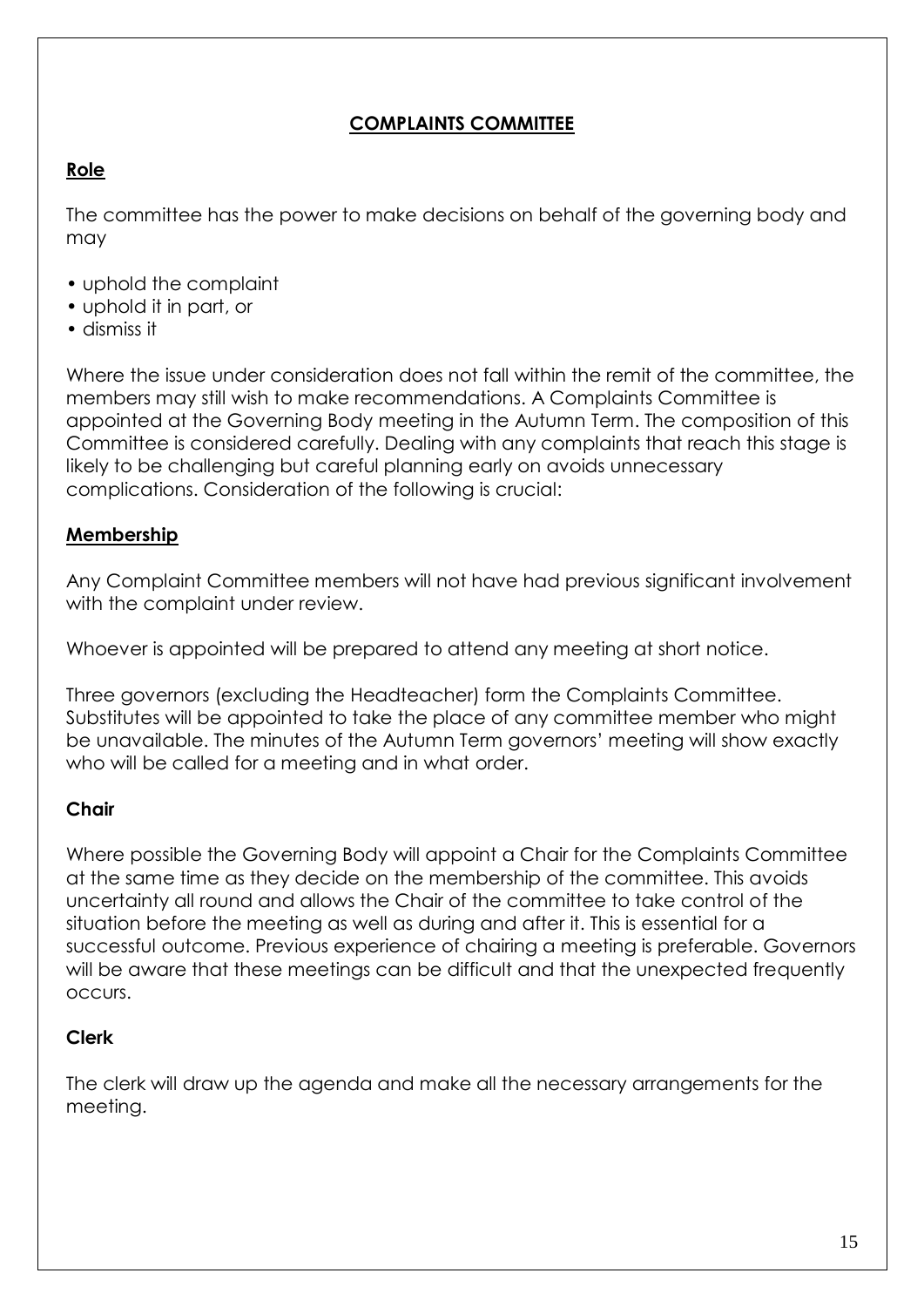#### **COMPLAINTS COMMITTEE MEETING**

#### **Before a meeting**

A copy of the agenda, the complaint, and any written response from the Headteacher will be sent to Complaints Committee members and the Chair of Governors at least five school days before the meeting. Each member will immediately read the papers to check that they have no significant involvement with the case under consideration, and not discuss it with anyone else. If they need to withdraw from the committee the clerk will organise a substitute. It is essential to withdraw at this stage so that a substitute can be arranged.

#### **Practical arrangements**

The tone of the meeting is often set by what happens when the complainant first arrives, therefore it is worth the Chair considering the following:

*What time will participants be asked to arrive? Who will greet participants when they arrive? Will anyone wait with them? Where will other people wait? (Separate places for complainants and school representatives may be advisable). Will there be any refreshments provided? Where will the meeting take place? How will the meeting room be arranged? (Small informal arrangements are usually best) What route will the complainant and school representatives take to the meeting room?*

#### **The meeting**

The Observatory School model agenda is attached. The same rules apply as for other committee meetings of governors. For example, governors are not bound to accept tabled papers and may adjourn if they feel that they need time to consider an unexpected issue, including procedural issues.

#### **Chair's role**

During the meeting

• Take control of the meeting with confidence; use their judgement to move the meeting on when necessary and aim towards a resolution by coming to a conclusion on the written and oral evidence presented at the meeting.

• Convey to all concerned that as Chair you are acting impartially by treating all participants even handedly.

• The complainant and the Headteacher (with their friends/advocates) will be invited in and asked to leave together.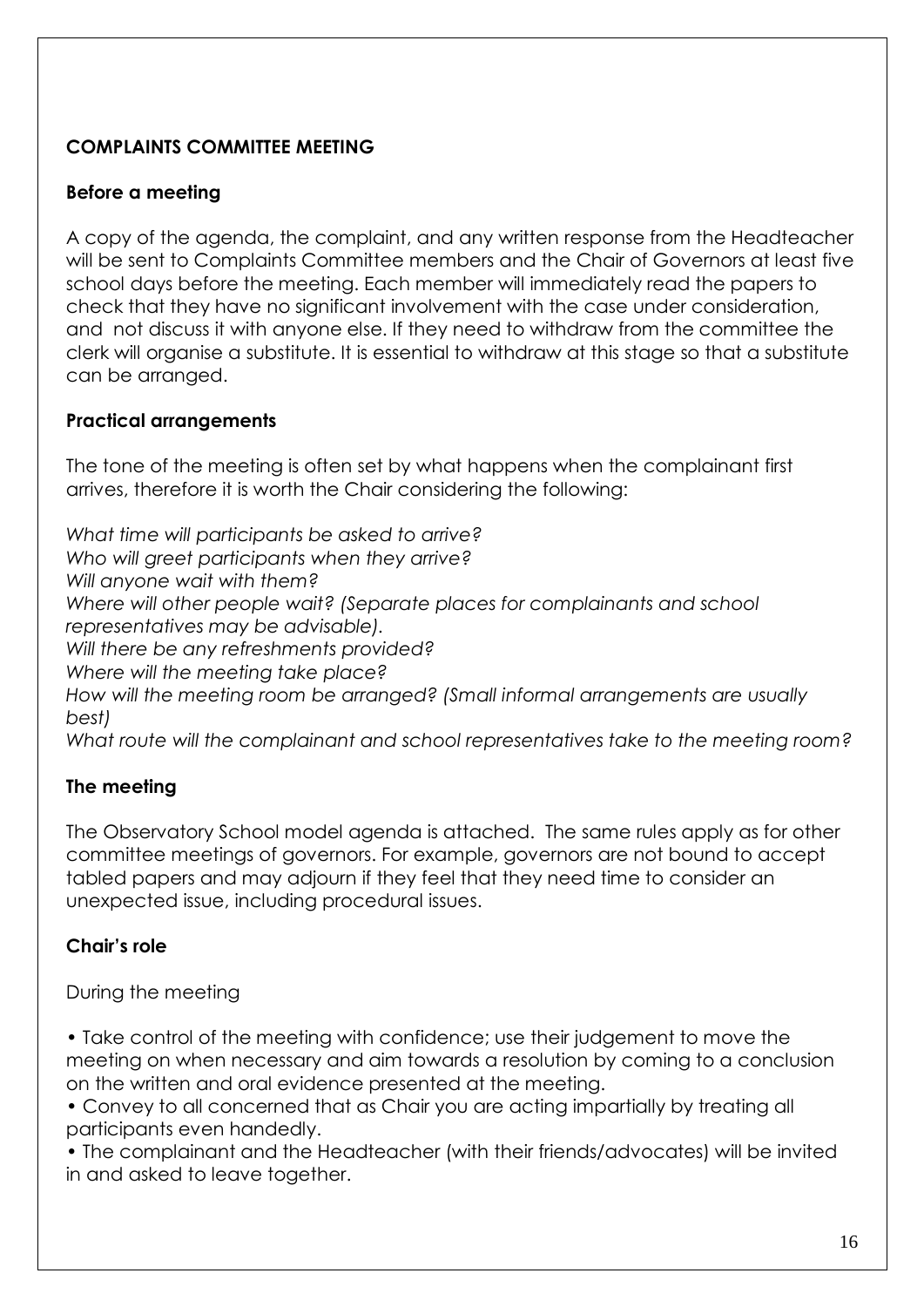• At the discretion of the Chair witnesses will be invited to join the meeting when their input is required and to leave immediately afterwards

• It is not appropriate for a child/pupil to attend.

• Having ascertained the names of all those waiting outside the meeting room, start the meeting by agreeing with the committee who will be invited in to speak to the committee and in what order; at no time will the complainant, Headteacher or a witness be able to talk to committee members without both the complainant and Headteacher being present; these arrangements may have to be modified if one or more of the parties have absented themselves from the meeting.

• If witnesses are waiting, the Chair will try to ensure that they are called in due course if required or sent home early if it becomes apparent that they will not be seen.

• Once the main participants have joined the meeting, explain the proceedings.

• Begin to hear the complaint being firm about keeping to the agenda and reminding participants as necessary about the procedure, e.g. if interruptions occur.

• Bear in mind that all participants will be under stress; be even-handed in the treatment of all participants.

#### **Explaining the proceedings**

• Introduce the people round the table.

• Explain that the agenda will be followed.

• Run down the items briefly and let the participants know if they will be able to hear the decision at the end of the meeting.

• If the complaint is complex and there are some aspects of it that fall outside the committee's remit, clarify this and explain exactly which aspects of the complaint can be addressed by the committee; later, advise the complainant as to how best to follow up any complaint that could not be dealt with by the committee. Alternatively, the committee may wish to consider making representations to the responsible authority for those areas that fall outside its remit.

• Make it clear that although the meeting will be as informal as possible, it is intended to keep to the agenda to allow everyone to have a fair hearing.

• Explain that the complainant will speak without interruption and then allow the Headteacher and complaints committee members to ask any questions to clarify any issues raised; then the Headteacher's response will be heard, again without interruption and there will be an opportunity for the committee and the complainant to ask any questions about what has been said and so on.

• Indicate any time limits to adhere to.

#### **Concluding the discussion**

• It is important that all the participants feel that they have had every opportunity to be heard but if they are beginning to repeat themselves at the "further questions or points" stage, move the meeting on by proceeding to the summing up. The complainant and Headteacher will then be invited to sum up if they wish but if the issues are clear, formal summing up may not seem to be appropriate.

• Confirm the arrangements for the participants to receive the decision of the meeting.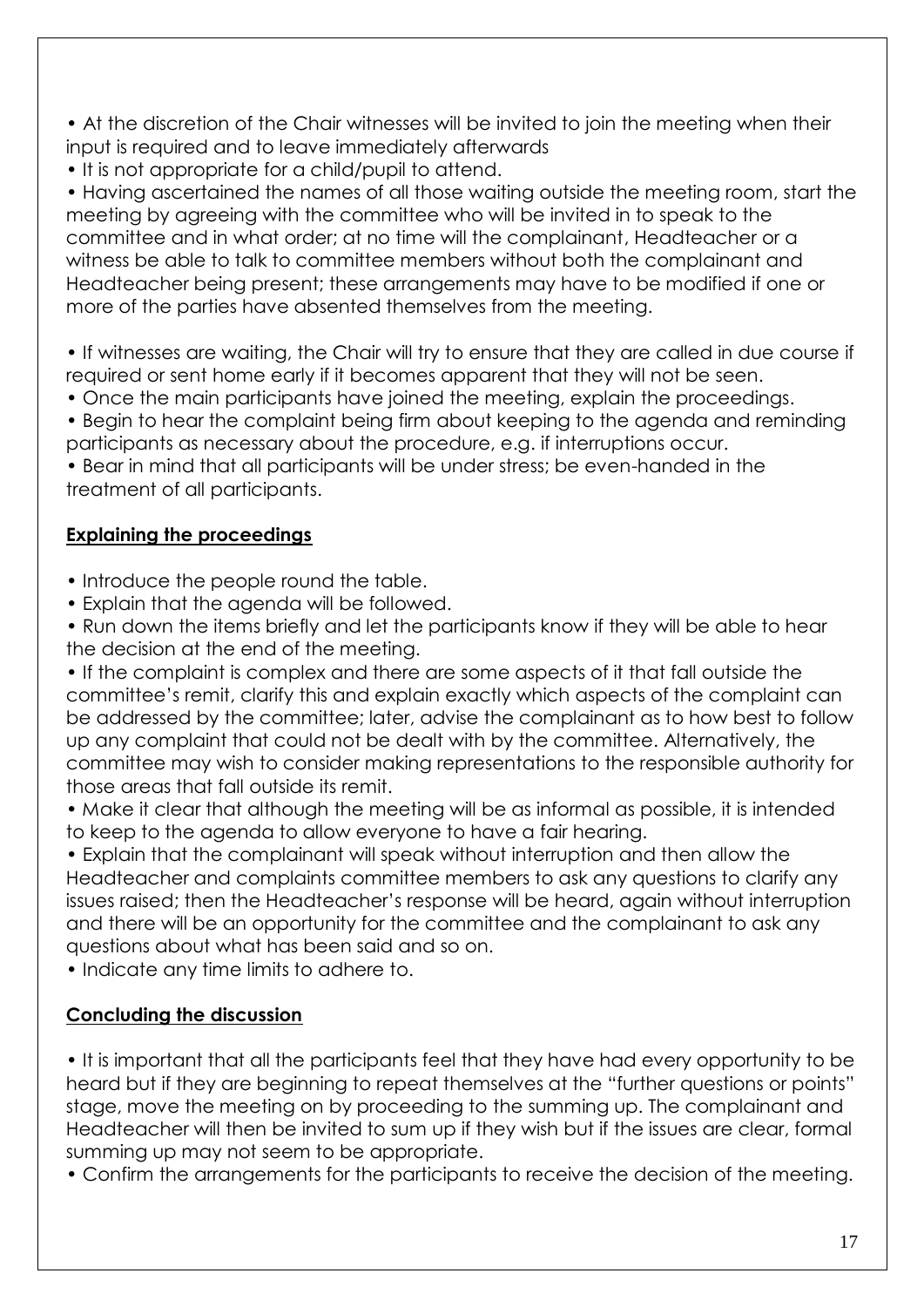• Write down the decision of the committee so this can be accurately recorded in the minutes.

• If the participants are invited back to hear the decision, make it clear to all parties that no further discussion is possible.

#### **The decision letter and minutes**

• The clerk to the Complaints Committee will send a copy of the decision letter to the complainant, Headteacher and Chair of Governors within 5 days.

• The clerk to the complaints committee will write the minutes and send them to the governing body clerk for distribution to the rest of the governing body; the minutes will record the procedure followed, the decision reached and any recommendations made.

•All documents relating to a complaint to be kept confidential.

#### **After the meeting**

The chair of the committee will receive a copy of the minutes for confirmation.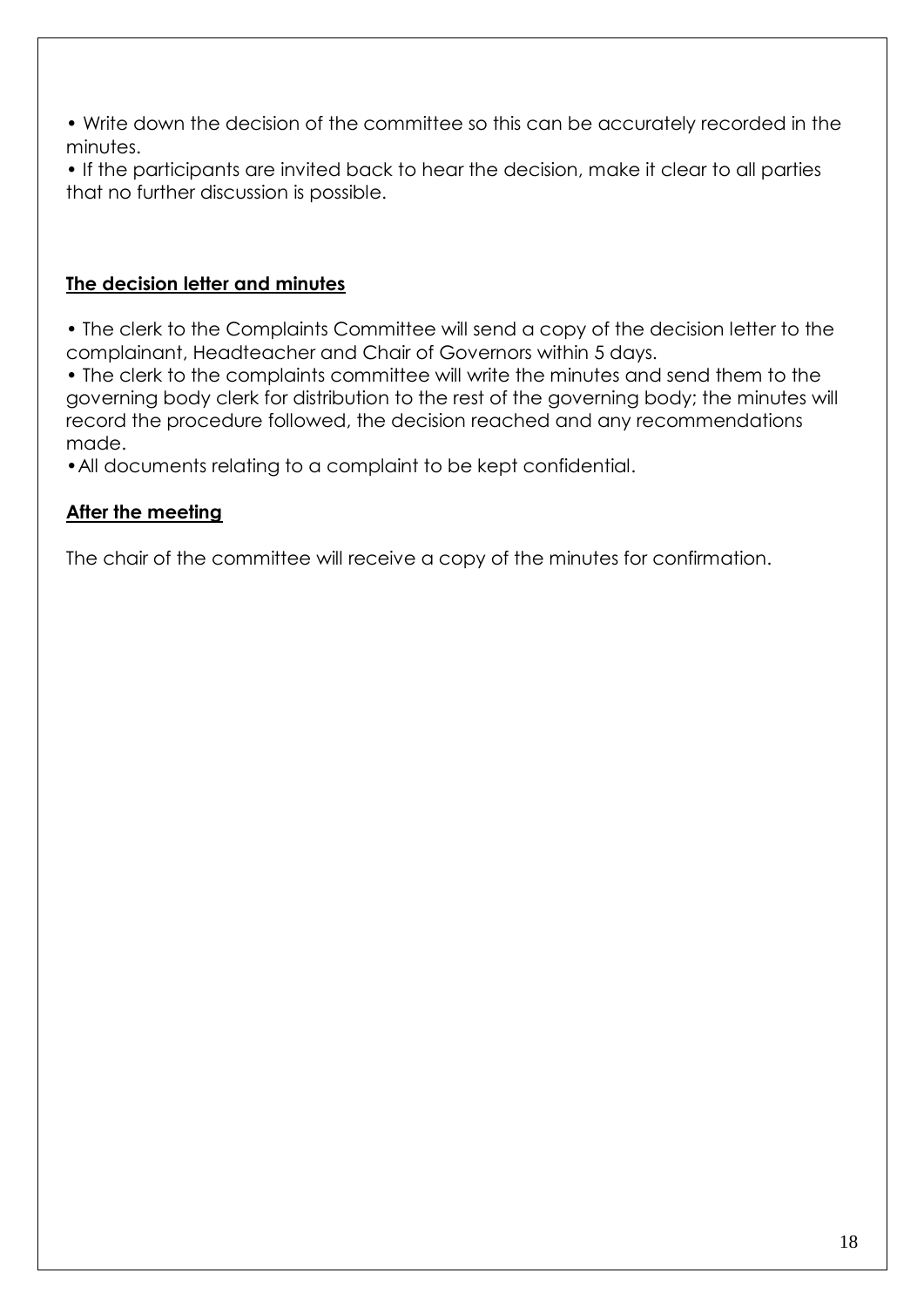#### **FORMAL COMPLAINT TO A SCHOOL'S GOVERNING BODY:**

#### **MODEL AGENDA**

1. Apologies.

2. To consider members' declaration of interests, entitlement to vote and any requirements to withdraw from the meeting.

3. To confirm the order of the procedure.

4. To agree whether the decision will be conveyed orally to all parties at the end of the meeting (as well as in writing afterwards).

5. Invitation to complainant and Headteacher to join meeting and introduction to governors.

6. Introduction and explanation of procedure.

7. To note the role of the clerk at the meeting.

8. Complainant's presentation and witnesses and questions to both by Headteacher and/or governors.

9. Headteacher's response and witnesses and questions to both by complainant and/or governors.

10. Any further questions or points from any of the parties.

- 11. Opportunity for summing up by Headteacher.
- 12. Opportunity for summing up by complainant.
- 13. Summing up by the Chair.
- 14. Complainant and Headteacher leave meeting.
- 15. To decide on the complaint. The committee can
- uphold the complaint in full
- uphold it in part, or
- dismiss it.

16. To consider whether and how to refer issues of principle or general practice to another forum, such as the governing body, or to an individual such as the Headteacher.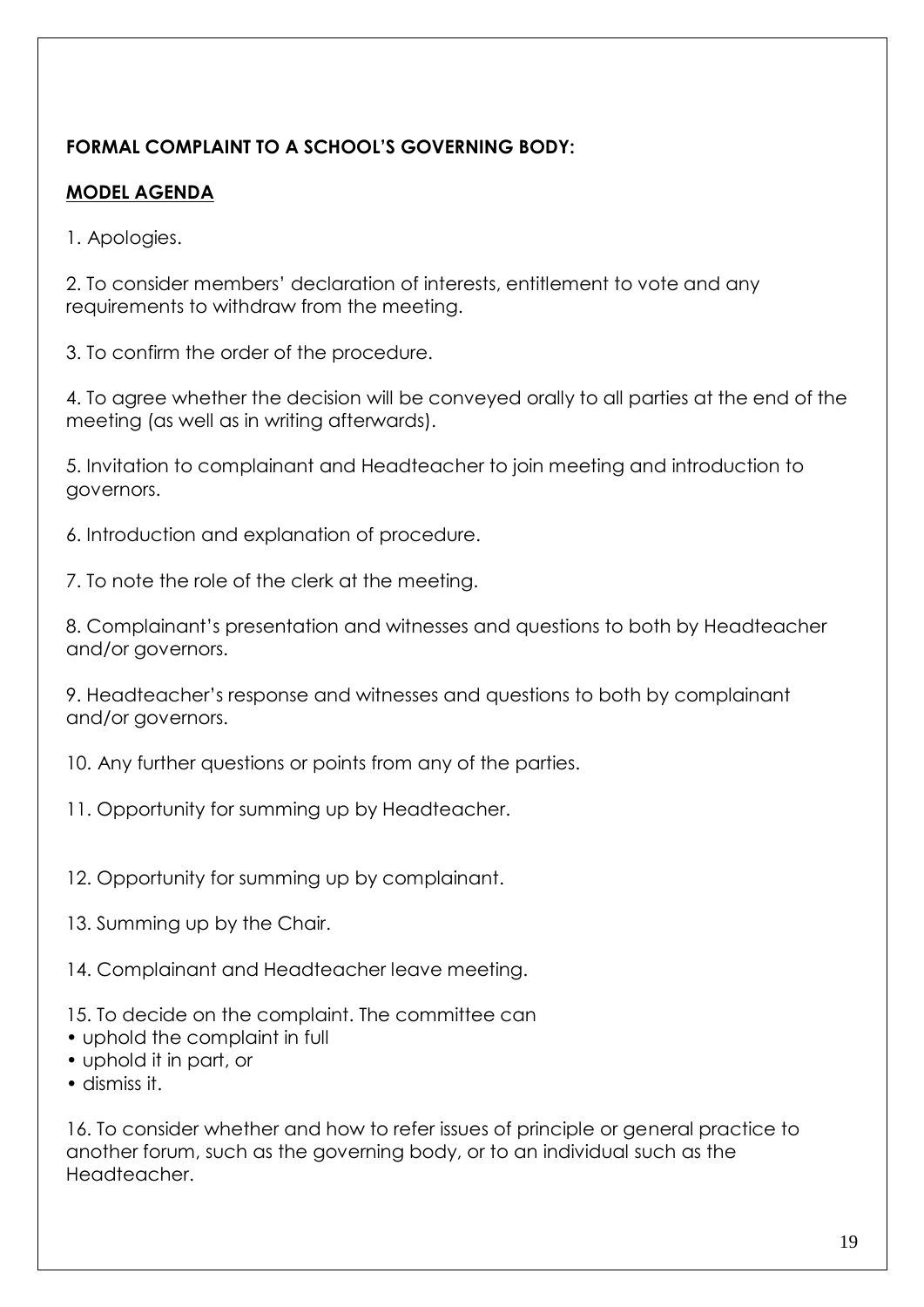17. To inform the complainant and the Headteacher of the governing body's decision and further rights of representation (if agreed at 4 above).

18. Confidentiality: to consider whether any items are confidential and will therefore not be available to persons wishing to inspect governing body papers.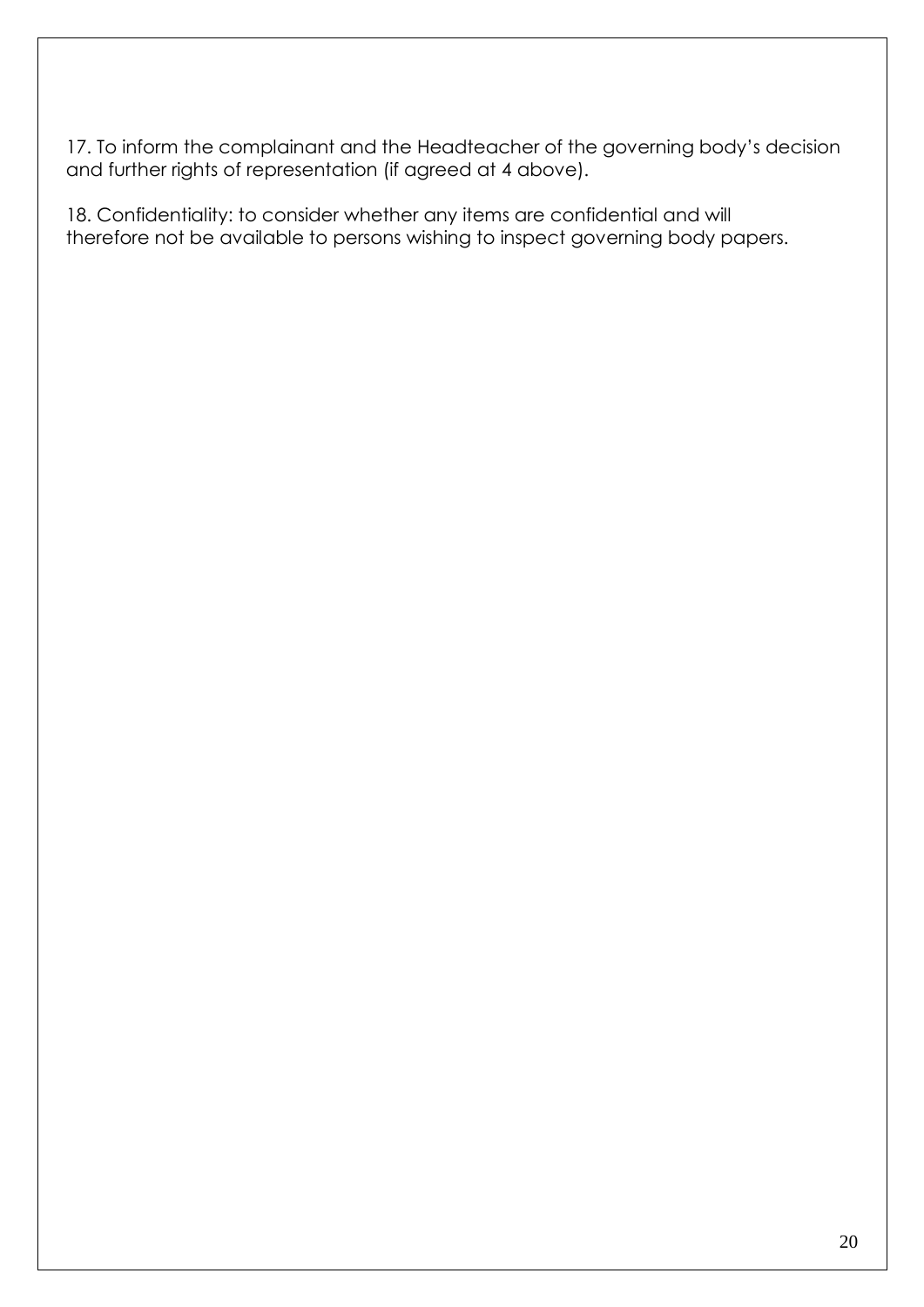### **ANNEX A:**

#### **CONCERNS AND COMPLAINTS ABOUT SCHOOLS GUIDANCE NOTES FOR PARENTS**

#### **If you have a concern or complaint**

We would like you to tell us about it. We welcome suggestions for improving our work in the school. Be assured that no matter what you are wanting to tell us, our support and respect for you and your child in the school will not be affected in any way. Please tell us of your concern as soon as possible. It is difficult for us to investigate properly an incident or problem which has happened some time ago.

#### **What to do first**

Most concerns can be sorted out quickly by speaking with your child's form tutor. If you have a concern which you feel will be looked at by the Headteacher in the first instance you can contact him/her straightaway if you prefer. It is best to discuss the problem face to face. You will need an appointment to do this, and can make one by ringing the school office. You are welcome to bring a friend or relation to the appointment with you if you would like to so that they can support you.

All staff will make every effort to resolve your problem informally. They will make sure that they understand what you feel went wrong, and they will explain their own actions to you. They will ask what you would like the school to do to put things right. Of course, this does not mean that in every case they will come round to your point of view but it will help both you and the school to understand both sides of the question. It may also help to prevent a similar problem arising again.

#### **What to do next**

If you are dissatisfied with the teacher's response (or with the Headteacher's initial reaction if they have already been involved) you can make a complaint to the Headteacher. This will be made in writing. Help with this is available from Mrs Baird our Pastoral Manager or Mrs Penny our Office Manager.

If your complaint is about an action of the Headteacher personally, then you should refer it to the Chair of Governors now. You can contact him/her via Mrs Gardner, Clerk to the governors via the school office.

You may also find it helpful at this stage to have a copy of the full statement of the General Complaints Procedure as this explains in detail what procedures are followed. This is available from the school office.

The Headteacher will ask to meet you for a discussion of the problem. Again you may bring a friend or someone else with you if you wish. The Headteacher will conduct a full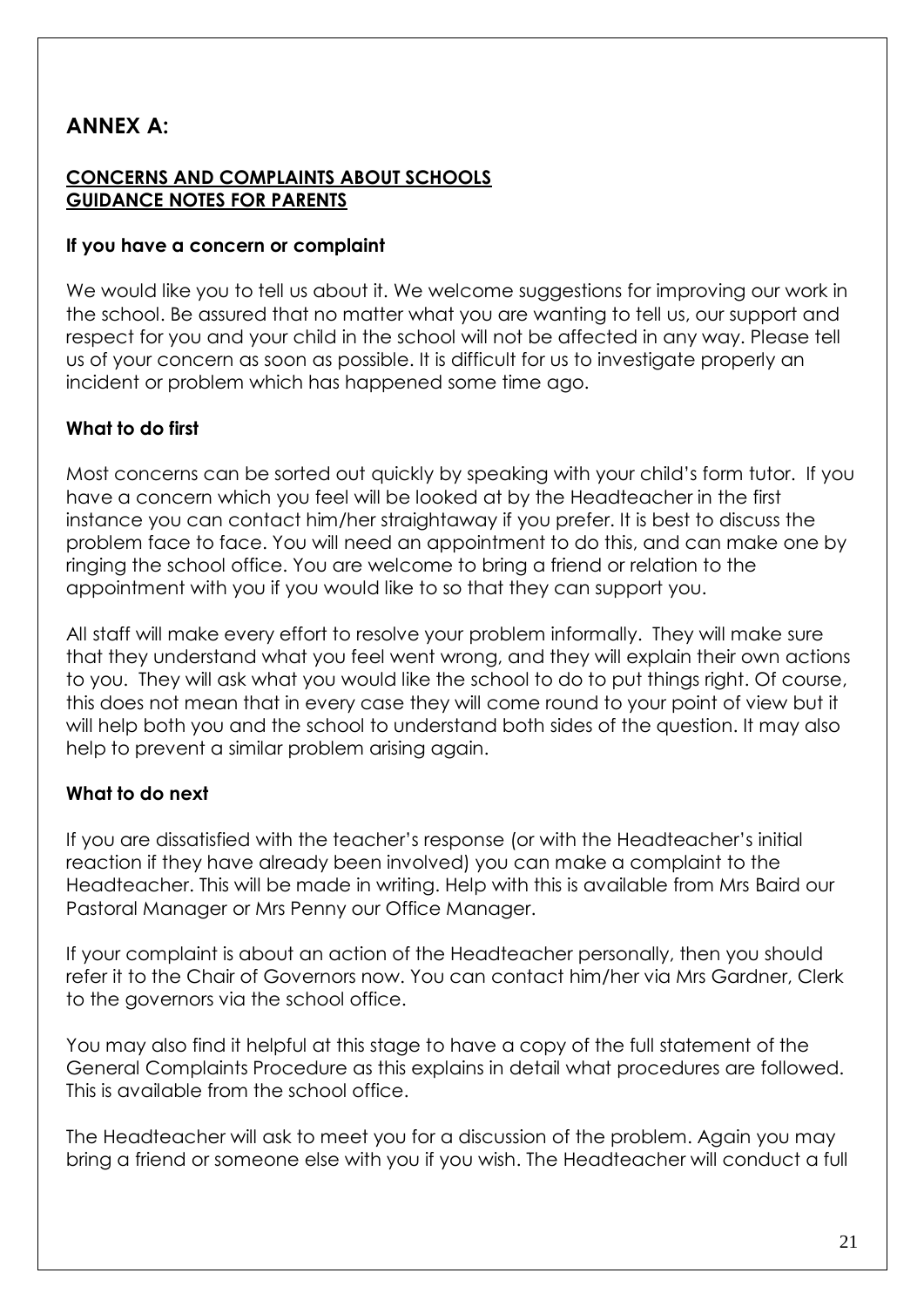investigation of the complaint and may interview any members of staff or pupils involved. You will receive a written response to your complaint.

#### **If you are still unhappy**

The problem will normally be solved by this stage. However, if you are still not satisfied you may wish to contact the Chair of the Governing Body to ask for referral of your complaint to the Complaints Committee of the governing body. It will then be heard by a group of three governors who have no previous knowledge of the problem and so will be able to give it a fresh assessment. You will be invited to attend and speak to the committee at a meeting which the Headteacher will also attend. The General Complaints Procedure statement explains how these meetings operate.

#### **Further action**

Complaints about school problems are almost always settled within schools but in exceptional cases it may be possible to refer the problem to the Secretary of State for Education. Again there is more information on this in the General Complaints Procedure.

#### **Independent Advice**

Parents and carers can receive independent advice from both the National Confederation of Parent Teacher Associations and the Advisory Centre for Education, 36 Nicholay Road, London, N19. Both organisations may offer advice but will not support individuals in pursuit of a complaint.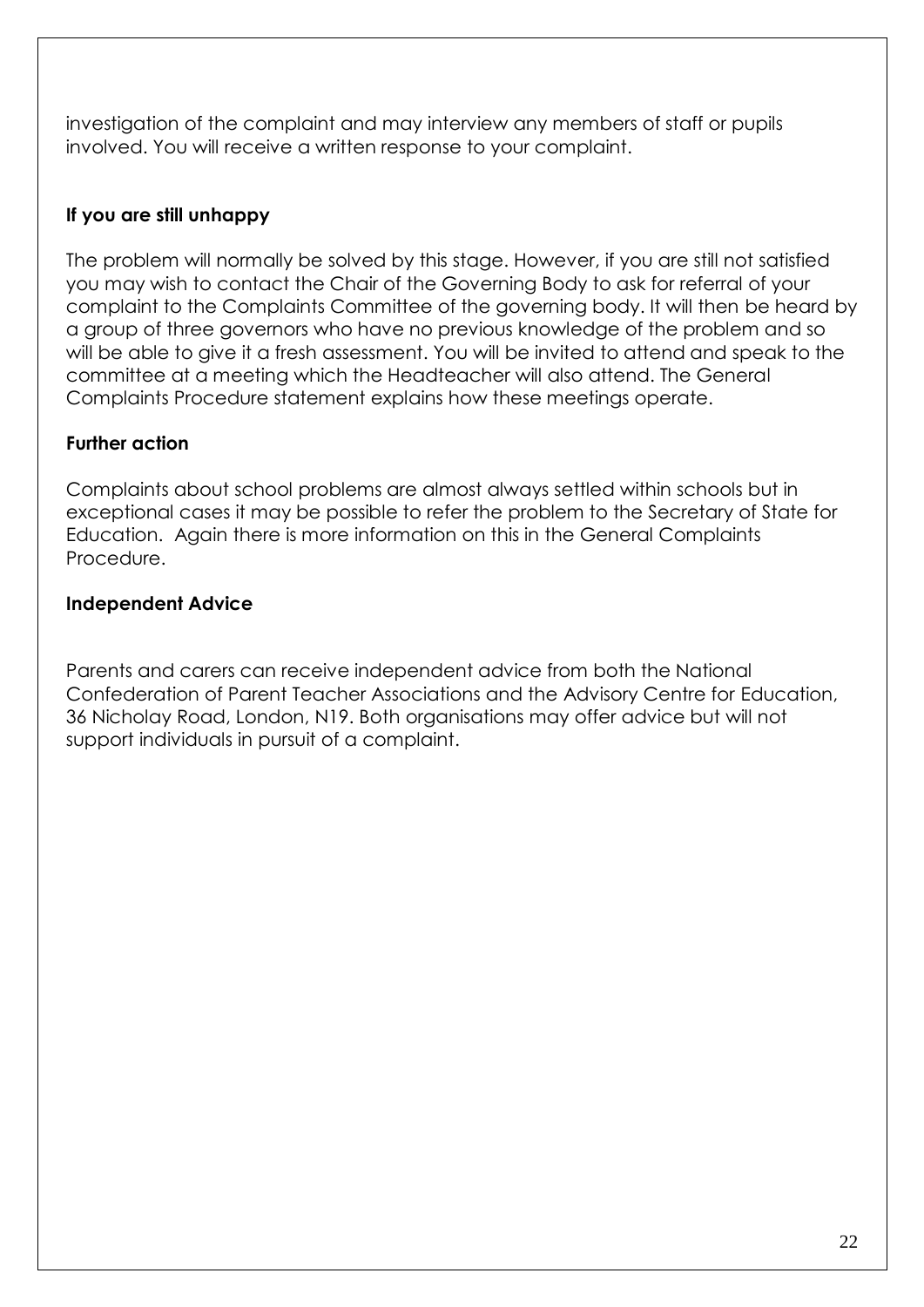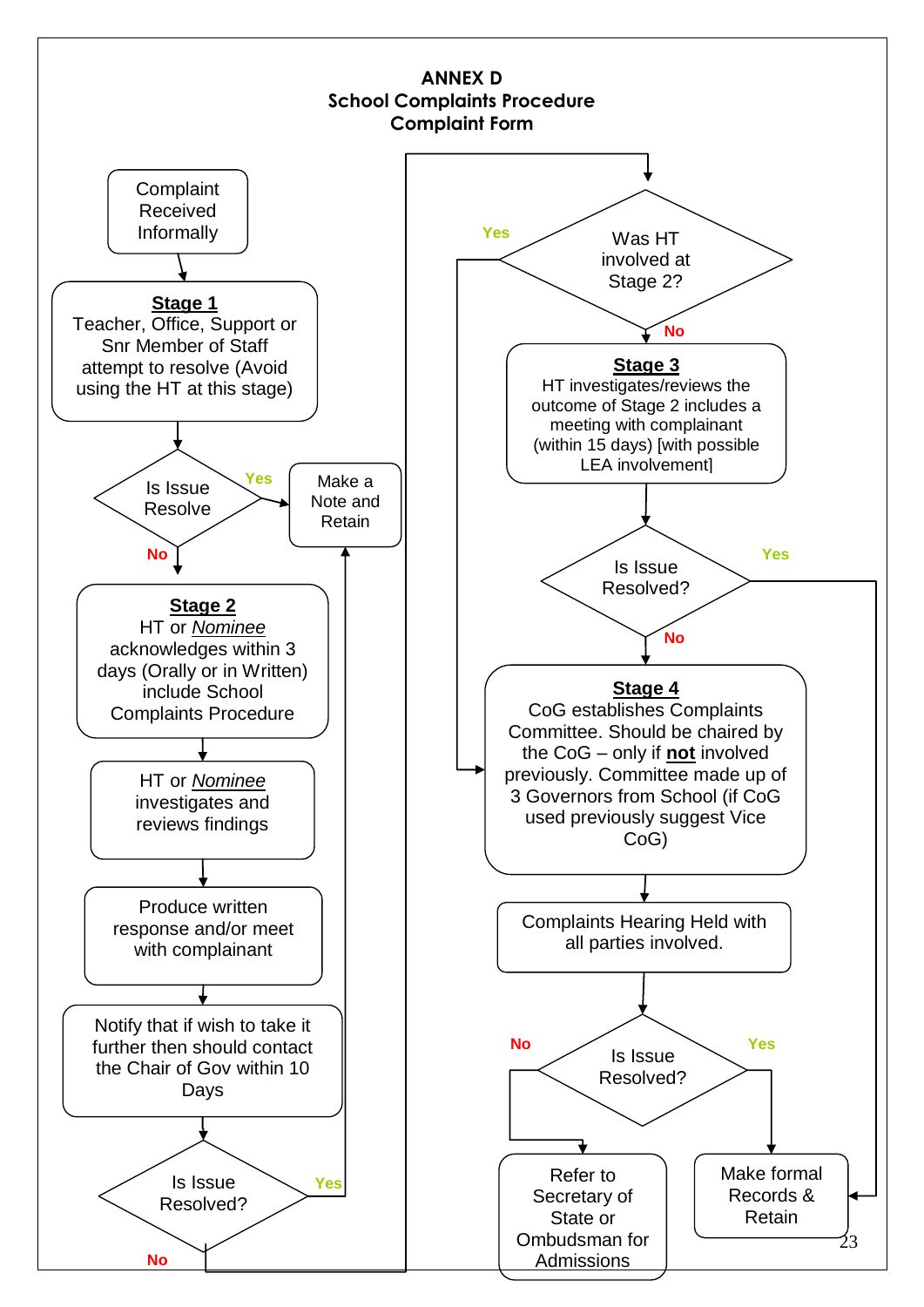## **The Observatory School**

Bidston Village Road Bidston Wirral CH43 7QT

Telephone: 0151 652 7093 Fax: 0151 670 0641 E-mail: **Headteacher – Elaine Idris B.Sc (Hons) NPQH** [schooloffice@theobservatoryschool.wirral.sch.uk](mailto:schooloffice@theobservatoryschool.wirral.sch.uk)

#### **COMPLAINTS FORM**

**Please complete and return to Mrs Gardner (complaints co-ordinator) who will acknowledge receipt and explain what action will be taken.**

Your name: ………………………………………………………………………………………………… Pupil's name: ……………………………………………………………………………………………... Your relationship to the pupil: ……………………………………………………………………………. Address: ………………………………… ………………………………………… Postcode:

Daytime telephone number:

Evening Telephone number:

Please give details of your complaint:

What action, if any, have you already taken to try and resolve your complaint (Who did you speak to and what was the response)?